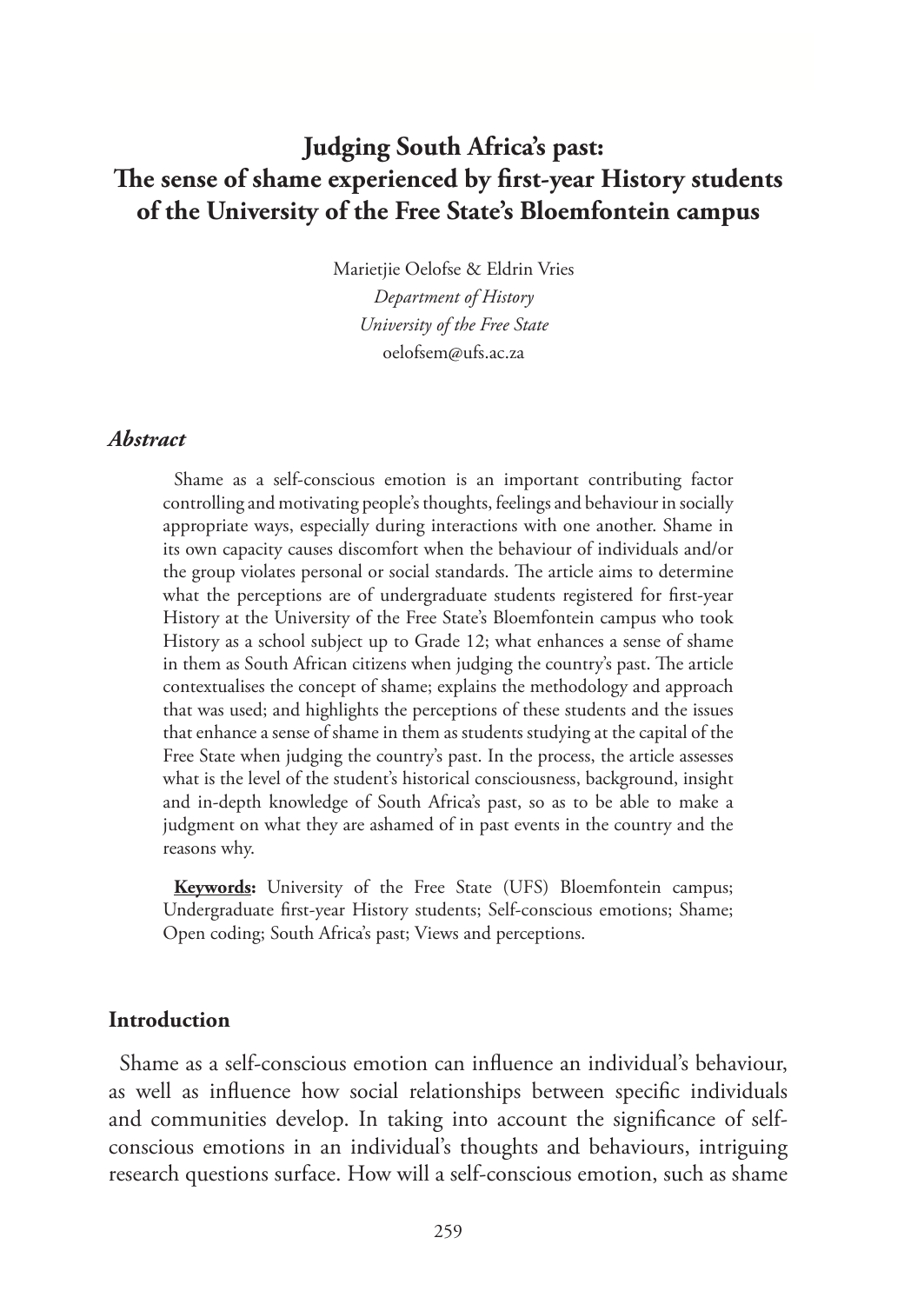influence a person's reflection on the past of his/her country that will induce this emotion? What specific events in history will be regarded as shameful? And why will these events be viewed as shameful? To answer these questions the self-conscious emotion of shame was used to reflect on the past/history of South Africa in a case study using first-year registered History students at the University of the Free State's (UFS) Bloemfontein campus. Thus the objective is twofold: to determine what specific events in history are mentioned as shameful and why these events are viewed as shameful by these university History students.

By making use of the voices of the students their answers/perspectives echoed what they, as the young generation of the country studying at the capital of the Free State, perceive as shameful about the past of South Africa, as well as the reasons behind it. In the process, the researchers assessed what the level is of the student's historical background, insight, in-depth knowledge and consciousness of South Africa's past, so as to be able to make a judgment on what they are ashamed of in past events in the country and the reasons why.

As such, the article highlights shame as a self-conscious emotion as experienced by students taking History as a first-year subject when evaluating South Africa's past. Additionally, the article provides insights into these perceptions from the students, as well as an analytical understanding thereof. This may be a step towards learning from what is revealed and told to us by a younger generation about South Africa's past and what events are perceived as shameful and the reasons why.

#### **Understanding the concept of shame**

For the purposes of the article, it is necessary to understand the theoretical outline of the concept of shame. The human self is a biological, as well as social phenomenon where our consciousness arises out of role taking, of seeing things from one's own point of view, as well as from the point of view of the other(s).1 Basic emotions of the human self include anger, fear, disgust, sadness, happiness and surprise; these have distinct, universally recognised, non-verbal expressions. However, there are also self-conscious emotions which are not *basic*. The so-called 'self-conscious emotions' – shame,

<sup>1</sup> TJ Scheff, "Shame in self and society" (available at http://www.soc.ucsb.edu/faculty/scheff/main.php?id=3. html, as accessed on 30 August 2013).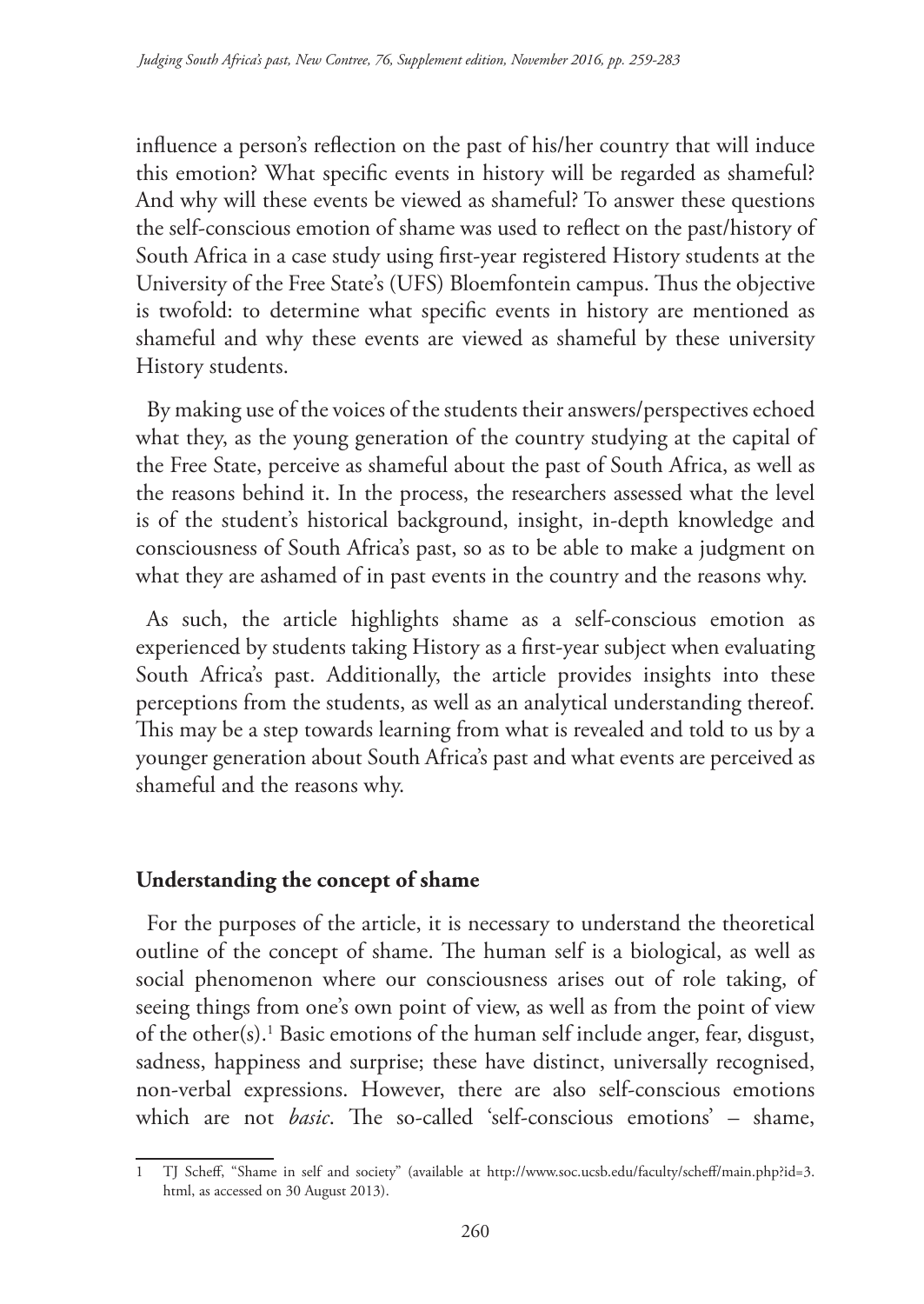guilt, embarrassment, hubris and pride – are also central to psychological functioning and are important, taking into account their significant influence on moral judgement, social behaviour and subjective well-being.<sup>2</sup> These selfconscious emotions are: "not unambiguously biological, not shared with other animals, not pan-culturally experienced nor identifiable via discrete, universally recognizable facial expressions".3

According to Tracy and Robins the primary function of shame lies in promoting the attainment of survival and reproductive goals, as well as the attainment of social goals more indirectly related to survival. These different goals play an influential role in everyday life and society. Focusing on the attainment of these goals will influence the level of attractive behaviour individuals portray and the general image they have of themselves or think people have of them.<sup>4</sup> Researchers constantly emphasise that shame is one of the most important social emotions a human being can have. The selffocus involved in shame is joined to social status, esteem and inclusion. Feeling ashamed or shameful will elicit responses to perceptions of low social attractiveness and attention, as well as fading social status which will eventually lead to social exclusion which no individual wants.<sup>5</sup>

Broadly speaking, shame is related to the failure of self or of not reaching goals and internalised social standards, including standards of morality or competence. This represents the apparent or feared loss of social status and a failure to live up to certain set standards of excellence. Thus, shame encompasses the whole of ourselves and is an unpleasant emotion which

<sup>2</sup> U Orth *et al*, "Tracking the trajectory of shame, guilt, and pride across the life span", *Journal of Personality and Social Psychology*, 99(6), 2010, p. 1061. Although the so-called 'self-conscious' emotions are central to psychological functioning, the emotion researchers have only recently begun to give serious theoretical and empirical attention to these emotions. See C Kostopoulos, "'People are strange when you're a stranger': Shame, the self and some pathologies of social imagination", *South African Journal of Philosophy*, 31(2), 2012, p. 303; JL Tracy and RW Robins, "Putting the self into self-conscious emotions: A theoretical model", *Psychological Inquiry*, 15(2), 2004, pp. 103-104. Furthermore, shame and collective shame in an historical context has not been comprehensively studied. Although it is not the purpose of this article to make comparisons with other countries regarding research on shame, it is of note that the focus has been on Germany with E Dresler-Hawke and JH Liu (2006) concentrating on collective shame with regard to the positioning of a German national identity. LH Liu and DJ Hilton (2005) deal with the shame Germany encountered after the Second World War and the influence thereof on certain policy decisions in government. Apart from Germany, EM McDonnell & GA Fine, "Pride and shame in Ghana: Collective memory and nationalism among elite students", *African Studies Review*, 54(3), December 2011, pp. 121-142, concentrated on Ghana in their research on self-conscious emotions.

<sup>3</sup> C Kostopoulos, "'People are strange when you're a stranger'...", *South African Journal of Philosophy*, 31(2), 2012, p. 303; JL Tracy and RW Robins, "Emerging insights into the nature and functions of pride", *Current directions into Psychological Science*, 16, 2007, p. 147.

<sup>4</sup> JL Tracy and RW Robins, "Emerging insights into...", *Current directions into Psychological Science*, 16, 2007, pp. 147-150.

<sup>5</sup> C Kostopoulos, "'People are strange when you're a stranger'...", *South African Journal of Philosophy*, 31(2), 2012, p. 307.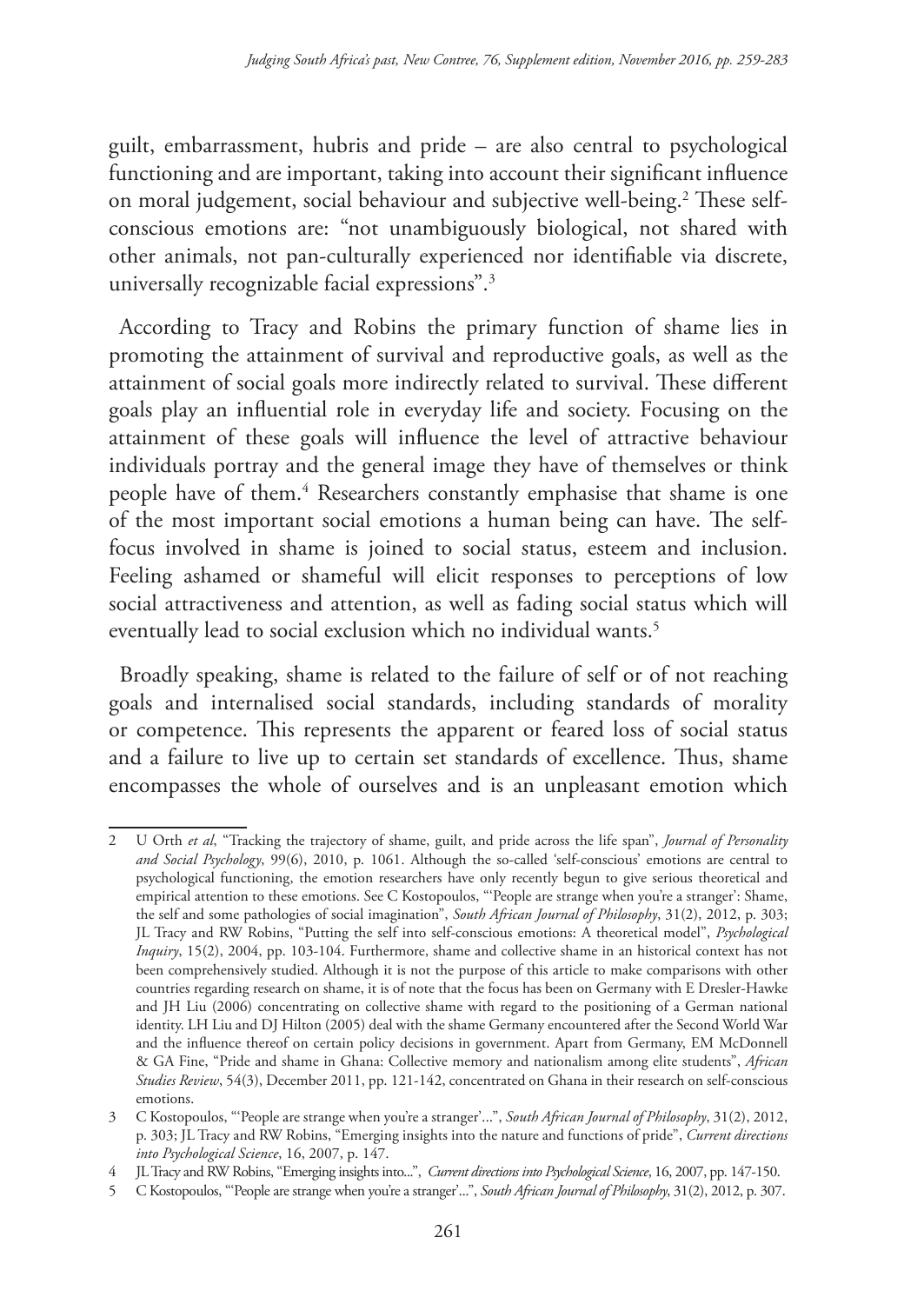will be accompanied by a sense of worthlessness, powerlessness and 'feeling small'. Consequently, shame will, as a rule, induce efforts to deny, hide from, disappear, conceal or escape the experience which caused the shame or even to die because of it. This may result in the disruption of ongoing behaviour and confusion in thought.6 As a result shame, which is often public, but can just as likely be private, may be a "collective name for a large family of emotions that arise through seeing self negatively, if even only slightly negatively, through the eyes of others, or even for only anticipating such a reaction".<sup>7</sup>

Self-conscious emotions require an intense, high level of self-awareness and self-representation and become triggered by self-reflection and self-evaluation. The negative self-evaluations entailed in shame experiences are seen through the eyes of the other. Our self-consciousness is intimately tied to our ability to imagine both ourselves and others. It is therefore important to note that this ability is both incomplete and imperfect; and the social threats we register via shame can be misunderstood and misinterpreted.<sup>8</sup>

The purpose of shame is to develop sensitivity towards our social bonds with others. This emotion helps us develop social relationships with other individuals or bigger groups and is constitutively tied to the self's sociability. It also functions as a conscience to motivate adjustments made by the individual.<sup>9</sup>

Apart from focusing on individual shame, there are also situations/ circumstances wherein more than one person can feel shameful about the same event; this is called collective shame. This collective shame cuts further than just on the individual level and is experienced in a group situation. Thus, negative evaluation is not only a consequence of personal experiences or behaviour but can spill over into the behaviour of a nation, ethnic-group or even a community, thereby making shame part of a collective identity. Consequently, collective shame can also be seen as a negative evaluation of the global self and/or the bigger group.

<sup>6</sup> C Kostopoulos, "'People are strange when you're a stranger'...", *South African Journal of Philosophy*, 31(2), 2012, pp. 304-305; U Orth *et al*, "Tracking the trajectory of shame...", *Journal of Personality and Social Psychology*, 99(6), 2010, p. 1061; M Lewis, *Shame. The exposed self* (New York, The Free Press, 1992), pp. 2, 75-76; JP Tangney, "Recent advances in the empirical study of shame and guilt", *American Behavioral Scientist*, 38(8), August 1995, pp. 1134-1135.

<sup>7</sup> TJ Scheff, "Shame in self and society" (available at http://www.soc.ucsb.edu/faculty/scheff/main.php?id=3. html, as accessed on 30 August 2013).

<sup>8</sup> C Kostopoulos, "'People are strange when you're a stranger'...", *South African Journal of Philosophy*, 31(2), 2012, p. 307; JL Tracy and RW Robins, "Putting the self into self-conscious emotions …", *Psychological Inquiry*, 15(2), 2004, pp. 105-106.

<sup>9</sup> C Kostopoulos, "'People are strange when you're a stranger'...", *South African Journal of Philosophy*, 31(2), 2012, pp. 304-305.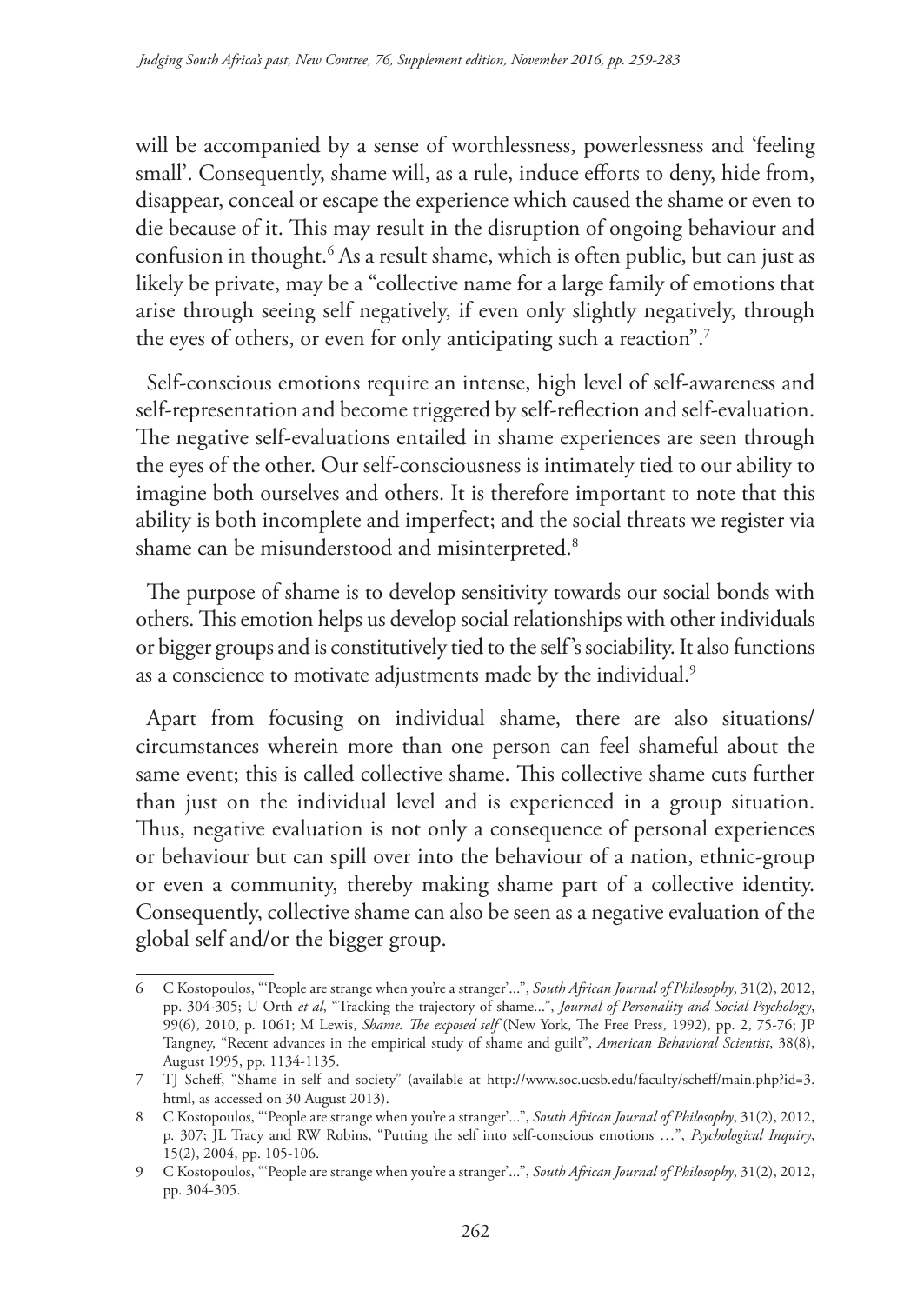The historical past may lead to shame when negatively associated with a variety of indicators of national identity.10 This identity is situated in the interactions between people and between groups and involves a constant relationship between the past and the present. Collective shame may play a significant role in understanding a national identity, as a nation can evolve in the pursuit of a more positive and/or acceptable identity.<sup>11</sup> The negative aspect of finding your self-concept or self-esteem in the national and/or group identity can lead to an individual feeling shameful, because he/she belongs to a certain national identity and/or group and there can be a negative past that affects that specific group.<sup>12</sup>

According to Liu and Hilton, a central part of a group's representation of its history is their shared experience and culture which are transferred across generations. The positive and negative aspects of a group's history may affect feelings of collective shame.13 Dresler-Hawke and Liu highlight also an important aspect when a person acknowledges his/her membership of a group. The social identification with a specific group and their actions is an essential factor in feeling shame, as this degree of identification gives the individual a position to be able to evaluate him/herself and the group from this perspective. This may lead to the experience of shame due to the past actions of this specific group, even if the individuals are not personally responsible.14

In conclusion, shame helps individuals navigate and also negotiate their place in the social hierarchy. When there is a decrease in social status it will elicit shame, and this self-conscious emotion helps increase social cohesion amongst people. Thus, the functioning of shame on an individual level is also significant for social identification on a collective level.

<sup>10</sup> National identity may be a sense of "political community, history, territory, patria, citizenship, common values and traditions whereby these elements will evolve into common ideas and aspirations that will bind the populations together". A Smith, "Nations and national identity: A critical assessment", *Nations and Nationalism*, 10(1), 2004, p. 133.

<sup>11</sup> E Dresler-Hawke and JH Liu, "Collective shame and the positioning of German national identity", *Psicología Política*, 32, 2006, pp.131, 134; D Páez *et al,* "Dealing with collective shame and guilt", *Psicología Política*, 32, 2006, p. 60.

<sup>12</sup> D Páez *et al,* "Dealing with collective shame …", *Psicología Política*, 32, 2006, p. 68.

<sup>13</sup> JH Liu and DJ Hilton, "How the past weighs on the present: Social representations of history and their role in identity politics", *British Journal of Social Psychology*, 44, 2005, pp. 1-2, 14.

<sup>14</sup> E Dresler-Hawke and JH Liu, "Collective shame...", *Psicología Política*, 32, 2006, p. 134.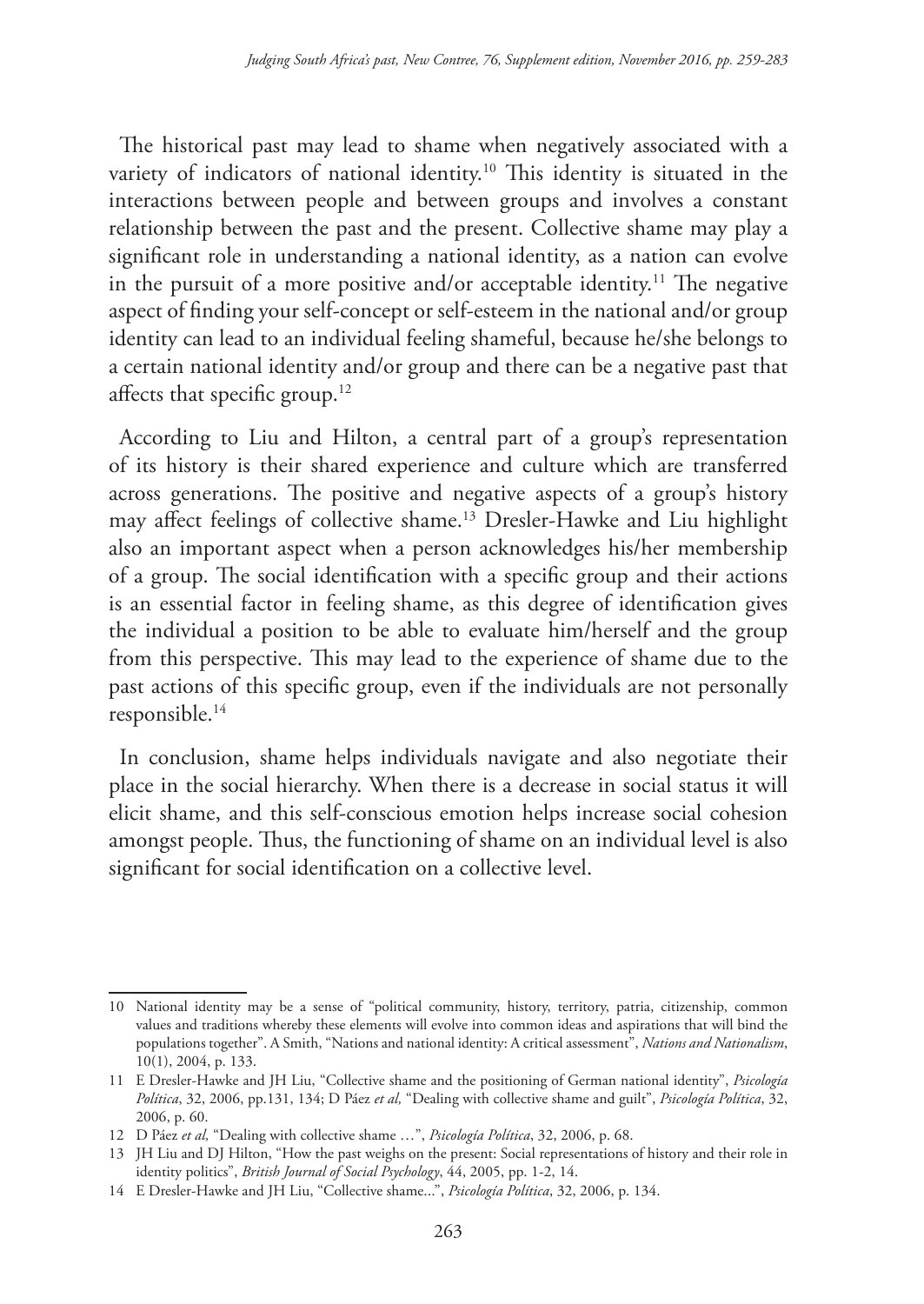#### **Research methodology and historical context**

The research was conducted with students studying at tertiary level at a university, where they formed part of the minority of the population in the country.15 The approach used to collect data was through the qualitative method which included an open-ended questionnaire<sup>16</sup> and semi-structured individual interviews<sup>17</sup> to be able to gain more comprehensive and insightful results.

The data were collected at the University of the Free State's Bloemfontein campus during 2013. Access to the students at the university for the purposes of this research was easy and no problems were encountered. A sample of registered undergraduate first-year History students who had History as a school subject up to Grade 12 were randomly selected and asked to voluntarily complete a questionnaire individually during the scheduled time of the undergraduate first-year history class. Furthermore, ten of these students who completed the questionnaire were selected to be voluntarily interviewed on an individual basis and answers/feedback were recorded. Additionally, no student was forced to participate in completing the questionnaire or in the interview that was conducted.

The sampling used for the open-ended questionnaire was purposive $18$  and aimed at including only those students at the University of the Free State who were registered for the first-year history module GES 114 during the first

<sup>15</sup> According to the latest statistics of a census conducted in South Africa during 2011, the vast majority of the population aged 20 years and older by highest level of education completed in South Africa, had completed primary school and almost three in ten had completed Grade 12. However, only 12.1% of the population has post Grade 12 qualifications. For more detail, see Statistics South Africa, "Census 2011 in brief" (available at http://www.statssa.gov.za/census2011/Products/ Census\_2011\_Census\_in\_brief.pdf, as accessed on 4 November 2013).

<sup>16</sup> By using open-ended questionnaires it allows the participants to formulate their own thoughts into honest answers, according to their own knowledge and thinking processes without being forced in a specific direction. This provides unlimited freedom of expression to qualify their answers in adequate detail. E Babbie, *Introduction to social research*, 5 (Belmont, Wadsworth Cengage Learning, 2011), p. 244.

<sup>17</sup> Semi-structured interviews aim to understand the social reality through the eyes of the participant and understand his/her construction of knowledge, thus producing valuable descriptive data. This type of interview wants to gain the participants' own views, ideas, attitudes and beliefs about specific themes/topics. The semistructured interview also allows flexibility as the researcher can probe when more detail is needed from the participant and can use it to clarify certain aspects which may be unclear. M Greef, "Information collection: Interviewing", AS de Vos et al, Research at grass roots for the social sciences and human service professions 3<sup>rd</sup> edition (Pretoria, Van Schaik Publishers, 2005), pp. 296-297; KF Punch, *Introduction to social research. Quantitative and qualitative approaches,* 2 (Singapore, SAGE, 2005)*,* pp. 169-170; E Babbie, *Introduction to social research*..., pp. 311-313.

<sup>18</sup> Purposive sampling (also called judgmental sampling) allows the researcher to choose a case in a deliberate way because it illustrates some process in which the researcher is interested in and serve a specific purpose. See D Silverman, *Doing qualitative research. A practical handbook* (London, SAGE, 2000), pp. 104-105; E Babbie, *Introduction to social research*, p. 179; KF Punch, *Introduction to social research...*, pp. 187-189.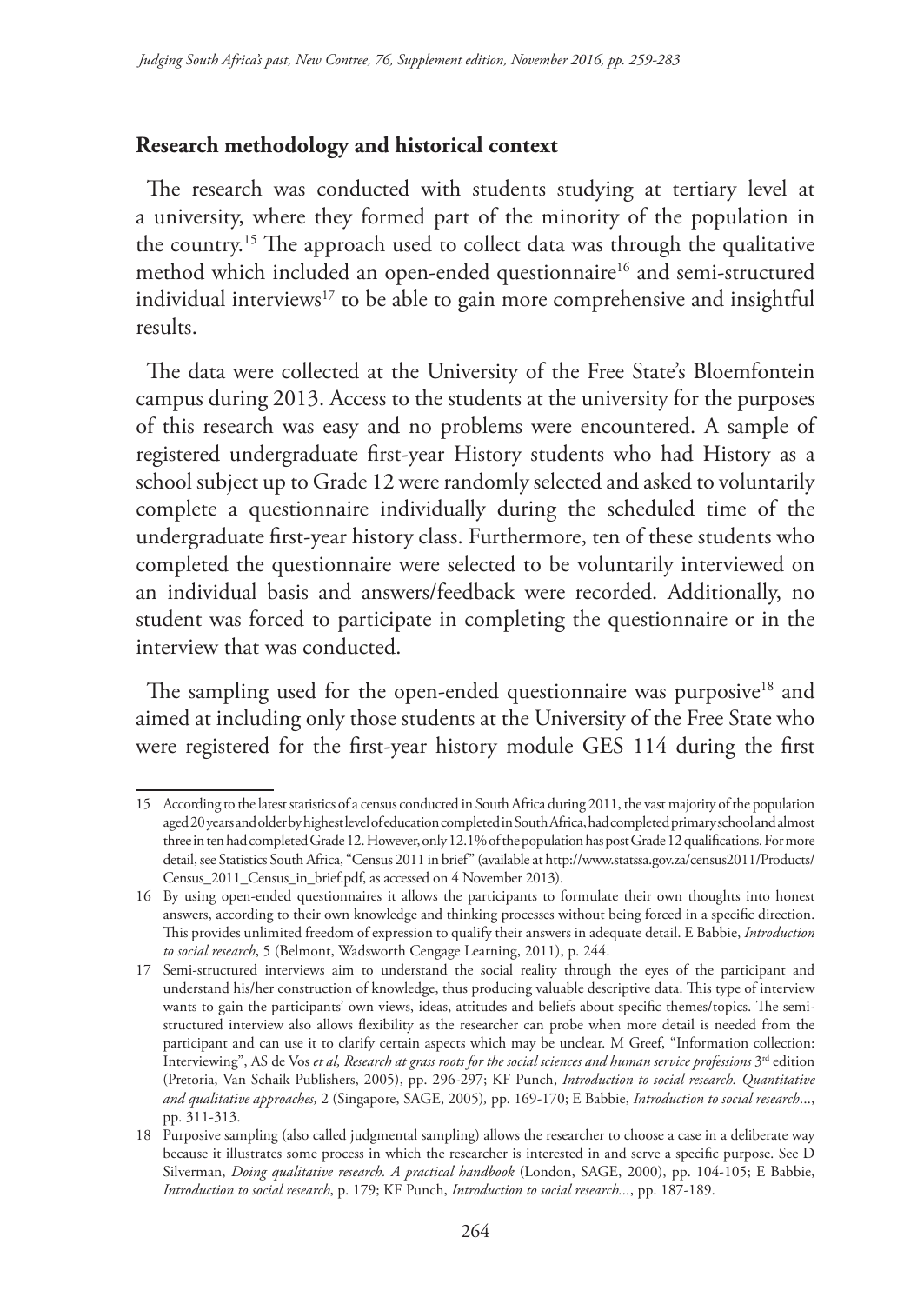semester. Another distinction was made by focusing only on those individuals who had had history as a subject up to Grade 12 prior to coming to the University of the Free State.

As in all questionnaire-based research the questionnaire did not ask for any personal details that would lead to people being directly identified as giving a certain answer. Thus, all responses to the questionnaires were based on anonymous responses. It was mentioned in the questionnaire, but it was also repeated to the students before commencing with the questionnaire that their participation was voluntary and therefore, there was no need for a person to sign the questionnaire or to identify him/herself in any way. Furthermore, answering the questionnaire would not affect his/her grade either positively or negatively. It was also explained to the students that there are no right or wrong, good or bad answers as it is not a test of what they know. The researchers were interested only in their opinions about what they think and feel.

Questionnaires were distributed amongst registered undergraduate first-year history students while attending the scheduled history class. The questionnaires were completed by the participants at the same time, thus making the response rate optimal. Therefore, the researchers could immediately assist the students if they encountered possible unclear issues while completing the questionnaires. It should be mentioned that the researchers did not provide any definition or explanation of what should be understood by the concept of 'shame'. The purpose was to identify how the student perceived this concept and how their understanding thereof would elicit shame when judging the history of South Africa.

The questionnaire consisted of one open-ended, opinionated question that read: "Name three events that make you ashamed to be a South African, and give you a sense of dishonour, disgrace and/or remorse." The questionnaire was also available in Afrikaans. The students could complete the three events and answer it in the format of a sentence or paragraph. The anonymous participants to the questionnaires had sufficient time (50 minutes) to complete the questionnaires in an unhindered manner in either English or Afrikaans (the two official languages in use at the time at the UFS). It was important to the researchers that the students had ample time to ponder their answers so as to gain more detailed information in the process. The number of students who completed the questionnaire was 60. The open-ended questionnaires allowed the participants to come up with their own responses which the researchers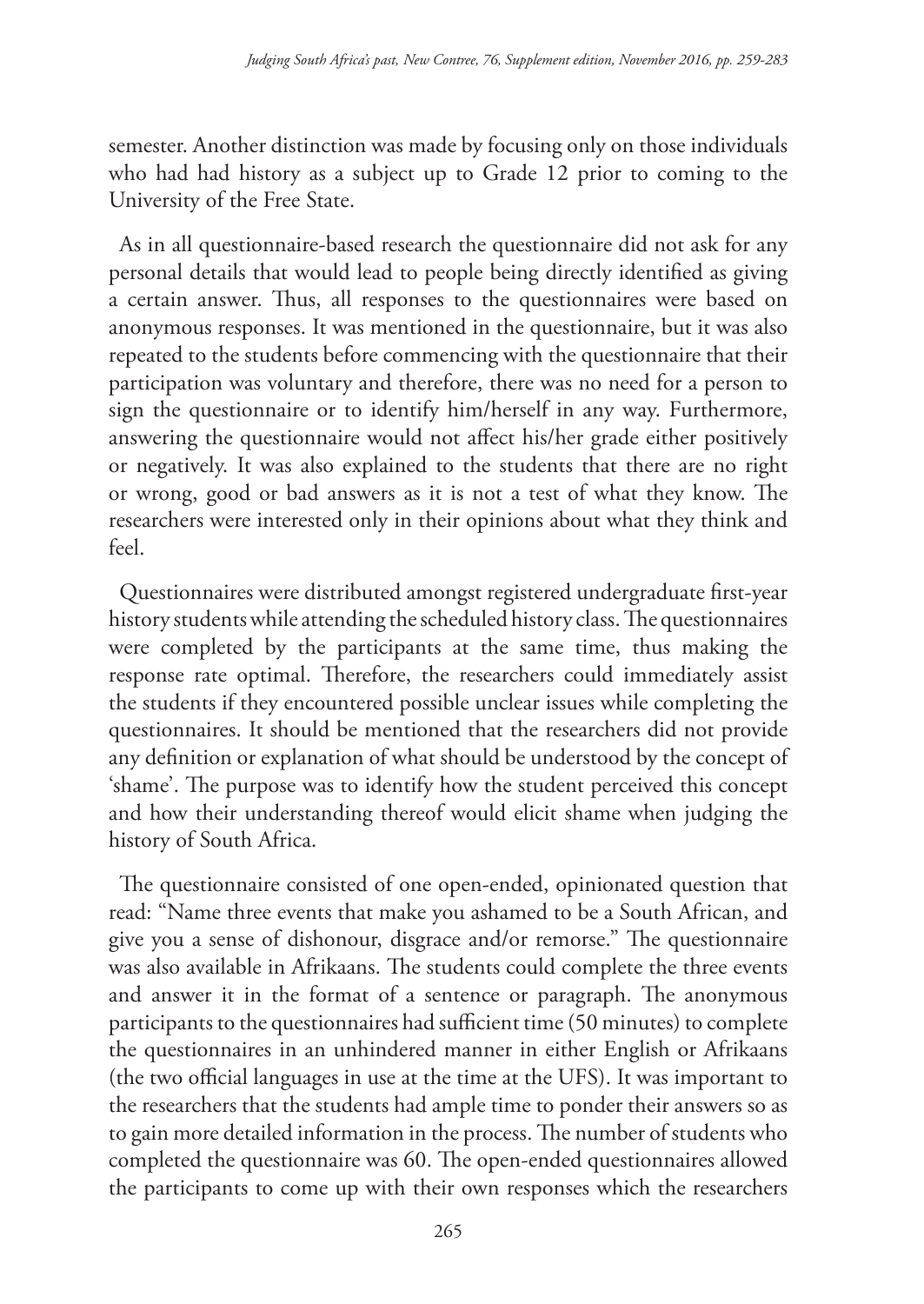documented. The information gained from every single questionnaire was analysed by using open coding.<sup>19</sup>

To supplement these data, a second data collection method was used, namely semi-structured interviews. Answers from the survey guided the type of questions to be asked during the interviews which were structured in such a way as to gain data to be qualitative in nature. Thus, they were explanatory orientated, giving the researchers in-depth and broad information to the answers gained from the questionnaire. The sampling used for this method was also purposive. Multiple respondents from the undergraduate first-year history class were interviewed individually, as the topic of shame is of a more sensitive nature. The students who participated in this research method were once again chosen on a voluntary basis and ten volunteers were used to conduct the semi-structured interviews. The interviews were conducted in either English or Afrikaans (as preferred by the interviewee), and lasted between 40 minutes to an hour per interview. No follow-up interviews were conducted with the ten interviewees and these interviews were recorded and transcribed.

The interviews gave a deeper meaning to what students mentioned in their open-ended questionnaires and were used as a holistic approach to gain knowledge in a complementary way with the questionnaire. This created a more multifaceted understanding of the students' knowledge and views on the topic under research. The information gained was analysed by using open coding yet again.

The results were analysed by asking questions about the data and by reading the responses of the students in both methods that were used in order to compile a profile of the data. With both methods the voices, perceptions and perspectives of the participants were incorporated. In the process the data were examined, interpreted and compared and systematically, categories emerged into specific, identified patterns and themes that could be grouped together. These analysed data were then captured into existing knowledge to

<sup>19</sup> By using open coding, the focus is on the data themselves that were captured. The process of open coding (also known as *in vivo* coding) entails a close examination of the data by carefully reading through the data and dividing it into meaningful units/themes. A code is assigned to each particular unit/theme. Open coding is guided by two main activities; namely, making comparisons and asking questions. This coding process enables the researchers to retrieve, collect and identify all the data that may be associated with the broader theme or core category. The outcome of open coding is a set of conceptual categories generated from the data so that the sorted units/themes can systematically be examined separately, but also together to identify the connections and relationships between the categories and subcategories of data. K Maree (ed.), *First steps in research* (Pretoria, Van Schaik Publishers, 2007), pp. 105-117; KF Punch, *Introduction to social research...*, pp. 199-201, 205-209.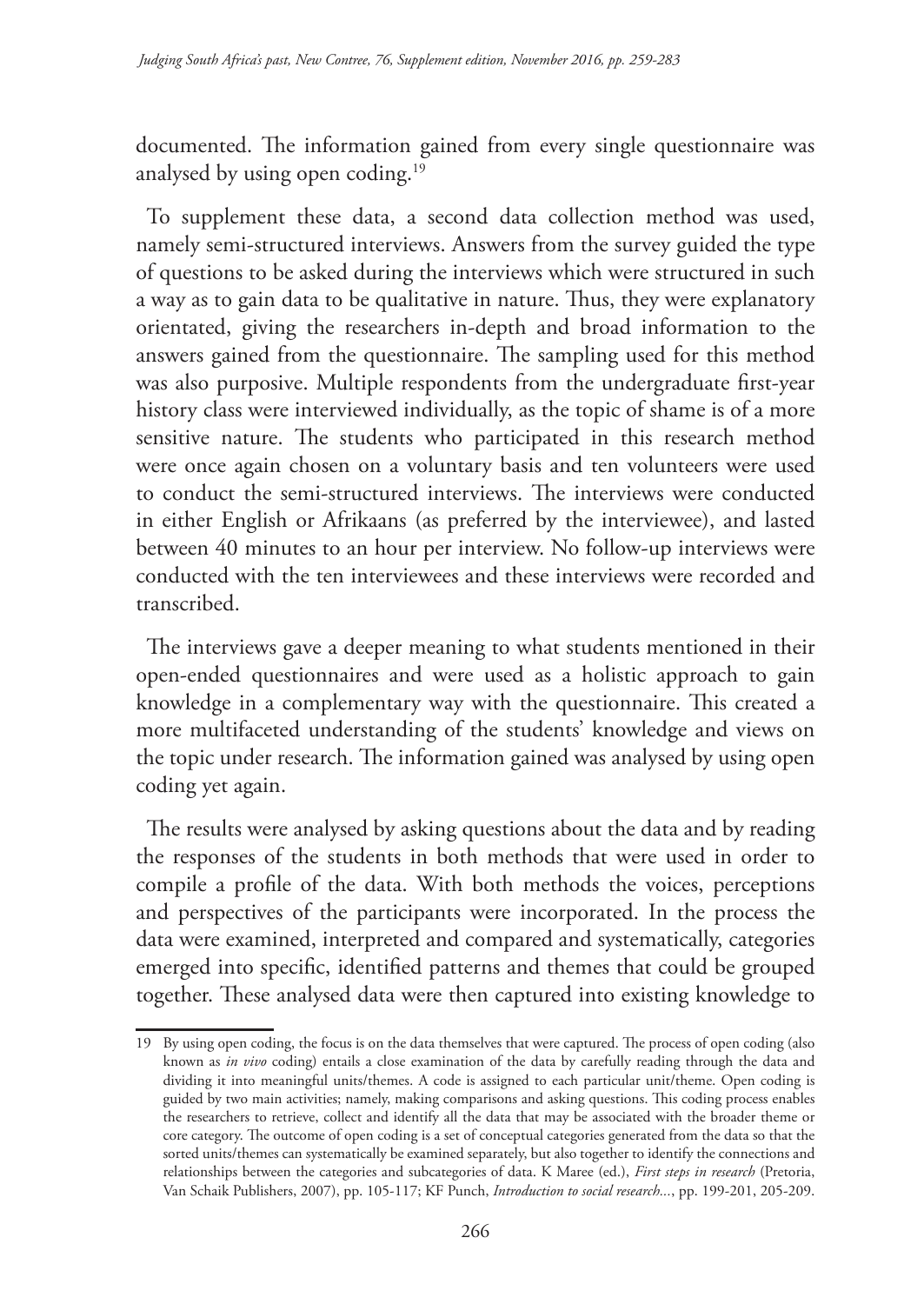reveal how it corroborated current knowledge and/or contributed to a new understanding of events/factors that may play a role and influence registered undergraduate first-year history students about being ashamed of being a South African citizen when judging South Africa's past.

It should be noted for the purposes of this research that shame entails negative self-evaluation as 'seen' through the eyes of the other which makes the abilities thereof both incomplete and imperfect. Therefore, it is important to realise that the social consciousness we register via shame can be misjudged. The results obtained from the research are essentially the participants' voices of their perspectives and opinions on events that incite shame in them as South African citizens when judging the past and are information connected to their own specific points of view.

In addition, it is important to note that this research focuses only on students at the University of the Free State's Bloemfontein campus who were registered for the first-year History module. No second or third year registered History students, post-graduate students and other students at the campus or any other campuses and/or universities were taken into account. As a result, the findings of this research cannot be generalised and are specific to a fixed milieu, as well as to the data collection method. Moreover, there clearly exists a gap on Indian students' perceptions and opinions towards this research, as none of the Indian students was part of this research. Against this background, this research does not aim to generalise the answers received from these students who participated in the research, or to provide all the answers and perspectives on this issue. This research aims rather to stimulate further research and debate into these related topics.

### *Historical context: South Africa, 2013*

To comprehend the historical framework of South Africa during 2013, when the research was conducted, the *SA Reconciliation Barometer Survey: 2013 Report* outlined the following issues that were of significance for the South African citizen. According to this Report key findings pointed to a substantial decline in citizen confidence and trust in governance institutions and in leadership by the ruling African National Congress (ANC). Results showed a "drop in citizen's confidence in governance institutions, especially national government (10.8% decrease since 2012), as well as a 13% increase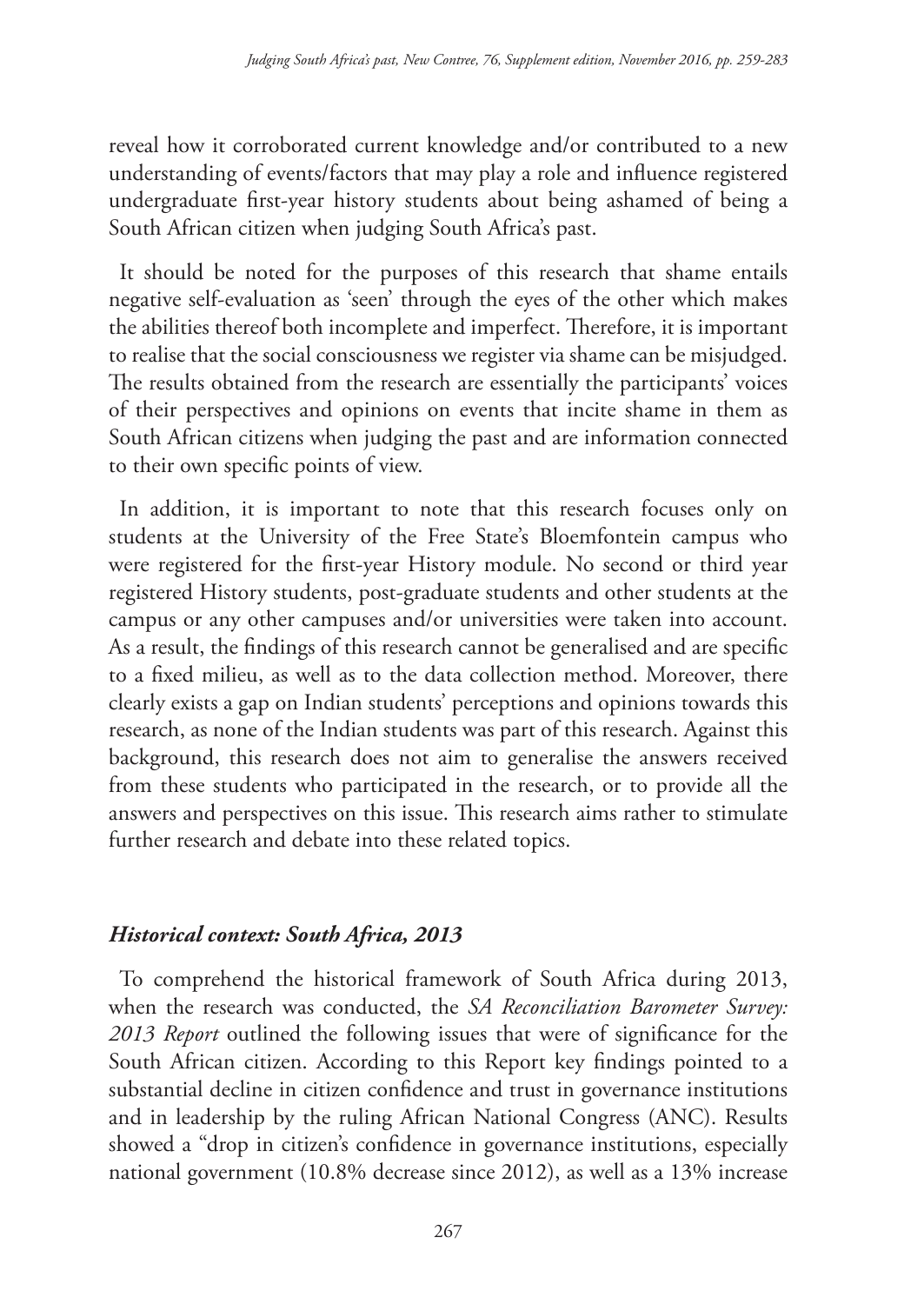in the percentage of citizens who felt that government does not care about people like them".20 These declines occurred in the wake of the ANC National Conference that was held in Mangaung in December 2012, and in the run-up to the 2014 general elections. Regarding issues of human security, the results showed that economic exclusion in the form of class inequality, unemployment and poverty posed a threat to the sense of economic security of South Africans. In this case issues of economic justice needed to be addressed. In general the majority of South Africans described themselves as "poor" or "struggling but getting by".21 In terms of religion, South Africans expressed high levels of human security in this area. Furthermore, results on levels of interracial contact demonstrated that "material exclusion obstructs interracial reconciliation and it appeared that low levels of interracial reconciliation between poor black and middle/upper class white South Africans may in turn impact on differing levels of agreement with the need for economic redress and victim support".

According to the 2013 Amnesty International Report on South Africa the use of excessive force against protesters by the South African Police force, which also led to national concern, was highlighted. According to this Report discrimination and targeted violence against refugees and asylum-seekers, as well as difficulties in accessing the asylum system has increased. Additionally, steps towards addressing systematic hate-motivated violence based on victims' sexual orientation or gender identity remained slow; while HIV-related infections continue to be the main cause of maternal deaths. The Report also pointed out that human rights defenders remained at risk of harassment and violence.22

### *Profile of the University of the Free State's student population*

It is necessary to contextualise the research in connection with the milieu of a university student (Kovsie) studying at the University of the Free State (UFS). The UFS is one of the oldest South African institutions of higher learning and consists of three campuses. The Bloemfontein campus is situated in the city of Bloemfontein, with a smaller South Campus also in Bloemfontein and the

<sup>20</sup> The Institute for Justice and Reconciliation (IJR), *SA Reconciliation Barometer Survey: 2013 Report* (Cape Town, Institute for Justice and Reconciliation, 2013), pp. 1-44.

<sup>21</sup> The Institute for Justice and Reconciliation (IJR), *SA Reconciliation Barometer Survey: 2013 Report*, pp. 1-44.

<sup>22</sup> Amnesty International, "Annual Report: South Africa 2013" (available at http://www.amnestyusa.org/research/ reports/annual-report-south-africa-2013, as accessed on 20 November 2016).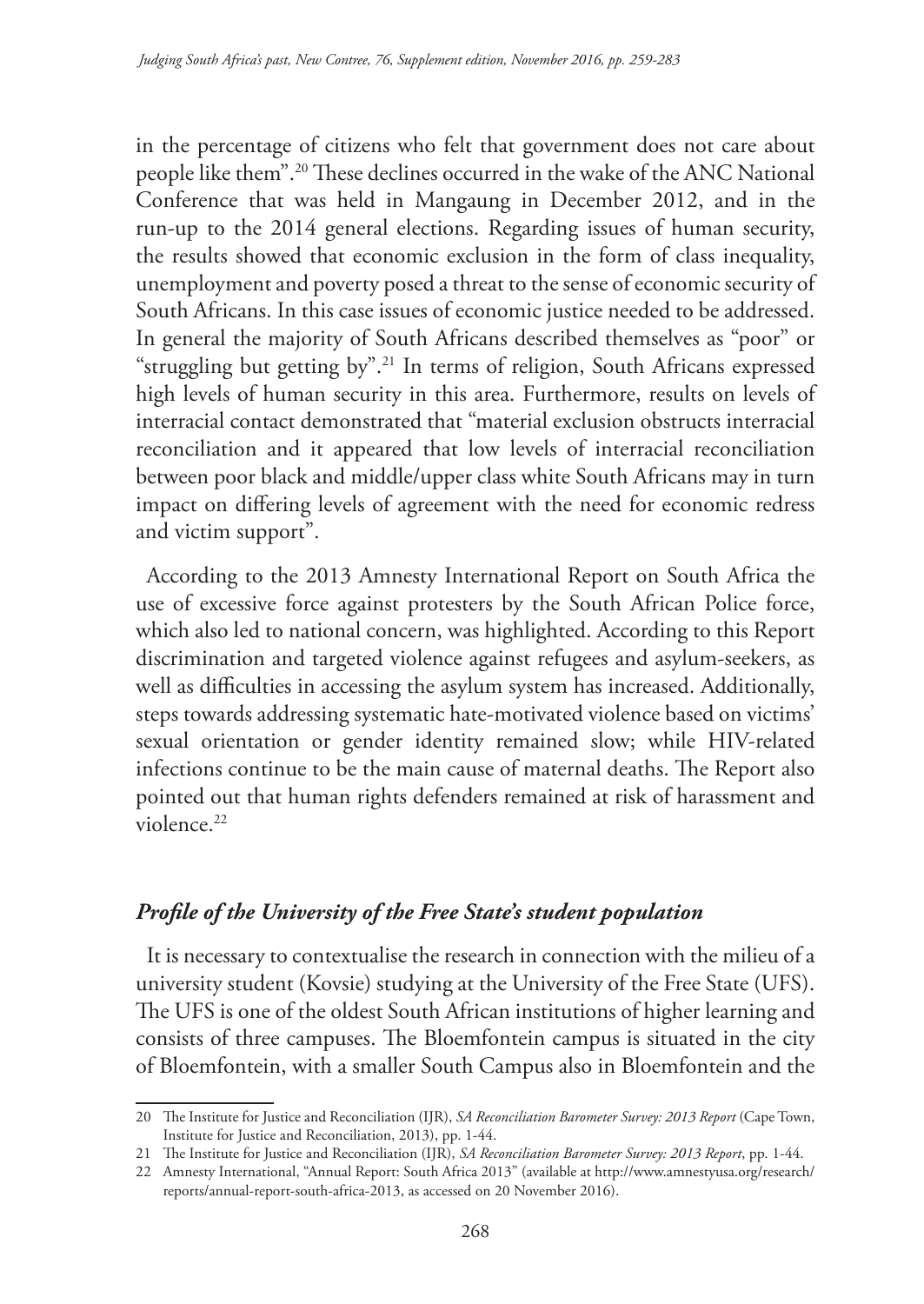Qwaqwa campus in the Eastern Free State. The University is a multicultural, parallel-medium (English and Afrikaans) institution where a full range of undergraduate and postgraduate degrees and diplomas are offered in seven faculties and in 121 departments. Courses are offered to more than 31 000 students with most students located on the Bloemfontein campus – a total of 28 186 students. Although the demographics differ by campus, it is important to note that from 2012 the UFS had the largest portion of black students of the historically Afrikaans universities. Over all campuses 70% of the student population is black. By contrast, the ratio of women to men is between 58% and 61% for all three campuses.<sup>23</sup>

### *Profile of the participants in the research*

From the 60 students who participated in the questionnaire, the following personal information was revealed: More than half of the participants were first-year university students (33 out of 60); 12 indicated they were secondyear students and 15 were already third years registered for a first-year module. All of the students had had History as a school subject up to Grade 12.

Twenty-one participants were between the ages of 17-19 years; with the largest group of 32 between 20-24 years; four were between the ages of 25-30 years and three were 30+ years. Therefore, it is significant, for the sake of the outcome on shamefulness, to note that 88% of the participants were between 17-24 years, thus born in the post-Apartheid era and exposed to a school (History) curriculum post-1994.<sup>24</sup> Pertaining to gender, 32 men completed the questionnaire compared to 28 women. As there was no noteworthy gender differences to the answers gained from the research, this aspect will not be given further attention in the article.

<sup>23</sup> University of the Free State, "About the UFS" (available at http://www.ufs.ac.za/about-the-ufs/ufs-in-focus/ufsin-figures, as accessed 31 May 2016); Directorate for Institutional Research and Planning (DIRAP), *University of the Free State Strategic Plan 2015-2020* (Bloemfontein, University of the Free State, 2014), pp. 3-4.

<sup>24</sup> See J Wasserman, "Learning about controversial issues in school History: The experiences of learners in KwaZulu-Natal schools", *Journal of Natal and Zulu History*, 29, 2011, pp. 131-157 for more information on how the educational experiences of learners born after apartheid, the so-called 'born frees', point to the absence of a collective meta-narrative on certain issues in the History curricula. See also ES van Eeden, "Transcontinental reflections in the revised South African History Curriculum on globalism and national narratives (and its reflection in Grade 12 textbooks)", *Yesterday&Today*, 3, October 2008, pp. 11-39 for more information on the changes in History teaching through the means of several revised History curricula in the further education and training (FET) phase (high schools) and the developments of textbooks as a result of this.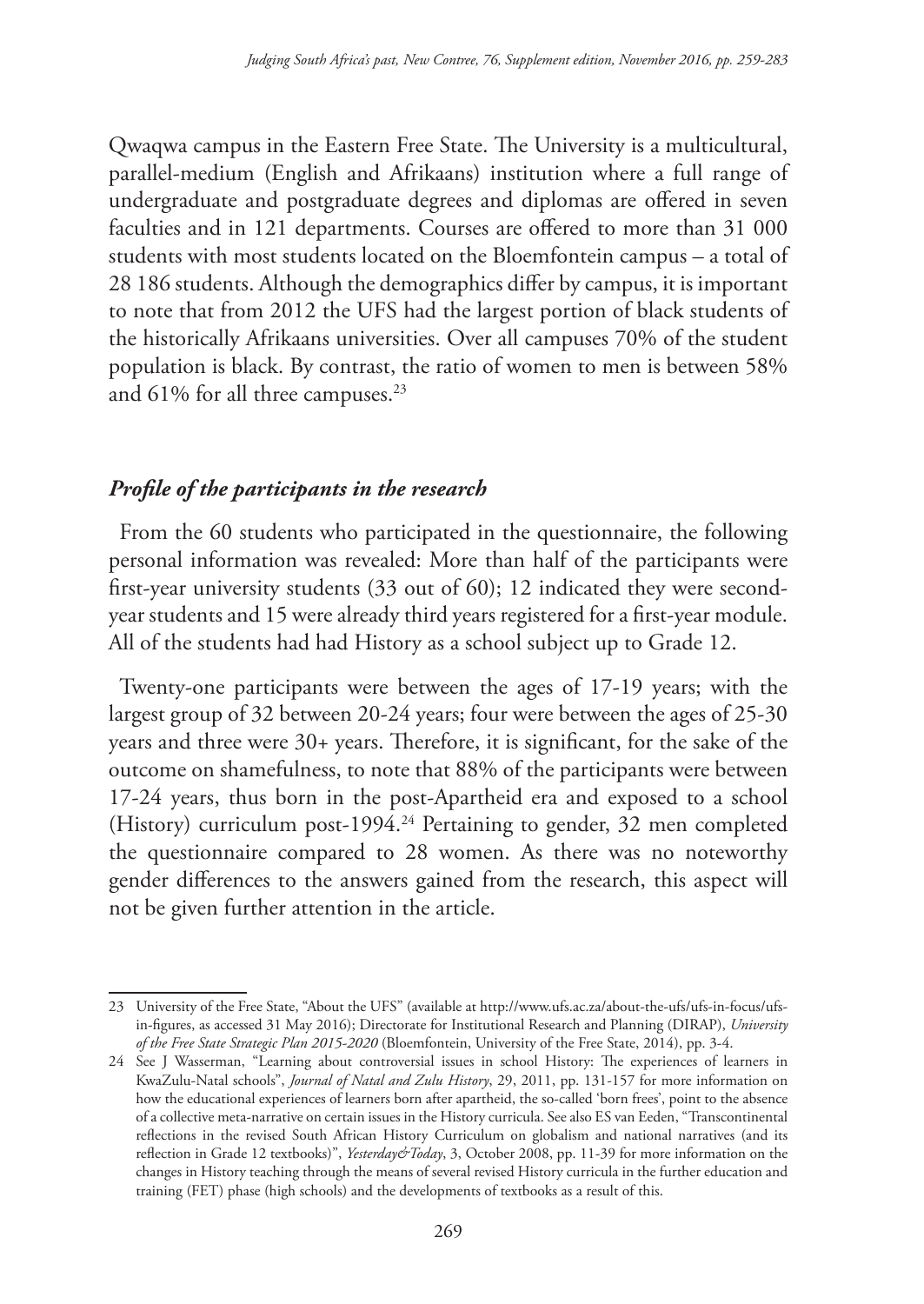The History classes consist of diverse ethnic groups. With reference to the ethnicity of the students who engaged in completing the questionnaire, the majority of students marked the African option (27 out of 60 students) and black (16 out of 60). Coloured students who participated amounted to five and whites to four. Eight students indicated themselves as South African. There were no indications made for the options of Asian/Indian and Other. These numbers have broad similarities with the profile of the registered student population at the UFS's, Bloemfontein campus.

The interviews that were conducted with the ten interviewees consisted of eight men and two women. Of this group of interviewees, six were African, three white and one coloured.

#### **Results of the data**

What emerged from the responses from the students was a distinct sense of shame with regard to several issues. Interestingly, these issues are also addressed in media discourses. What also surfaced from the methodological processes was that the categories contain, for the most part, contemporary issues. The themes/categories identified by the participants were primarily everyday issues that affect these students in a direct or indirect way, as they are exposed to certain experiences and events. Especially prevalent were issues portrayed on the television news and/or on radio and/or via newspapers and various electronic media. Seldom were issues from the distant past identified. Nonetheless, certain themes/categories were identified that were frequently mentioned by the students. The results were divided into six main categories, with each category being divided into further sub-categories.

# *"Oppressed, judged, abused and deprived of their humanity": Apartheid, racism and inequality*

"Unbearable, inhuman and completely inappropriate" were only a few of the words used by the participants to describe the period of racial segregation in South Africa that lasted officially from 1948 to 1994. The memories of the period of apartheid were still part of the consciousness of individuals as seen from the research where, for the most part, the answers for shameful events from the past pointed to apartheid and its effects on race relations, racism,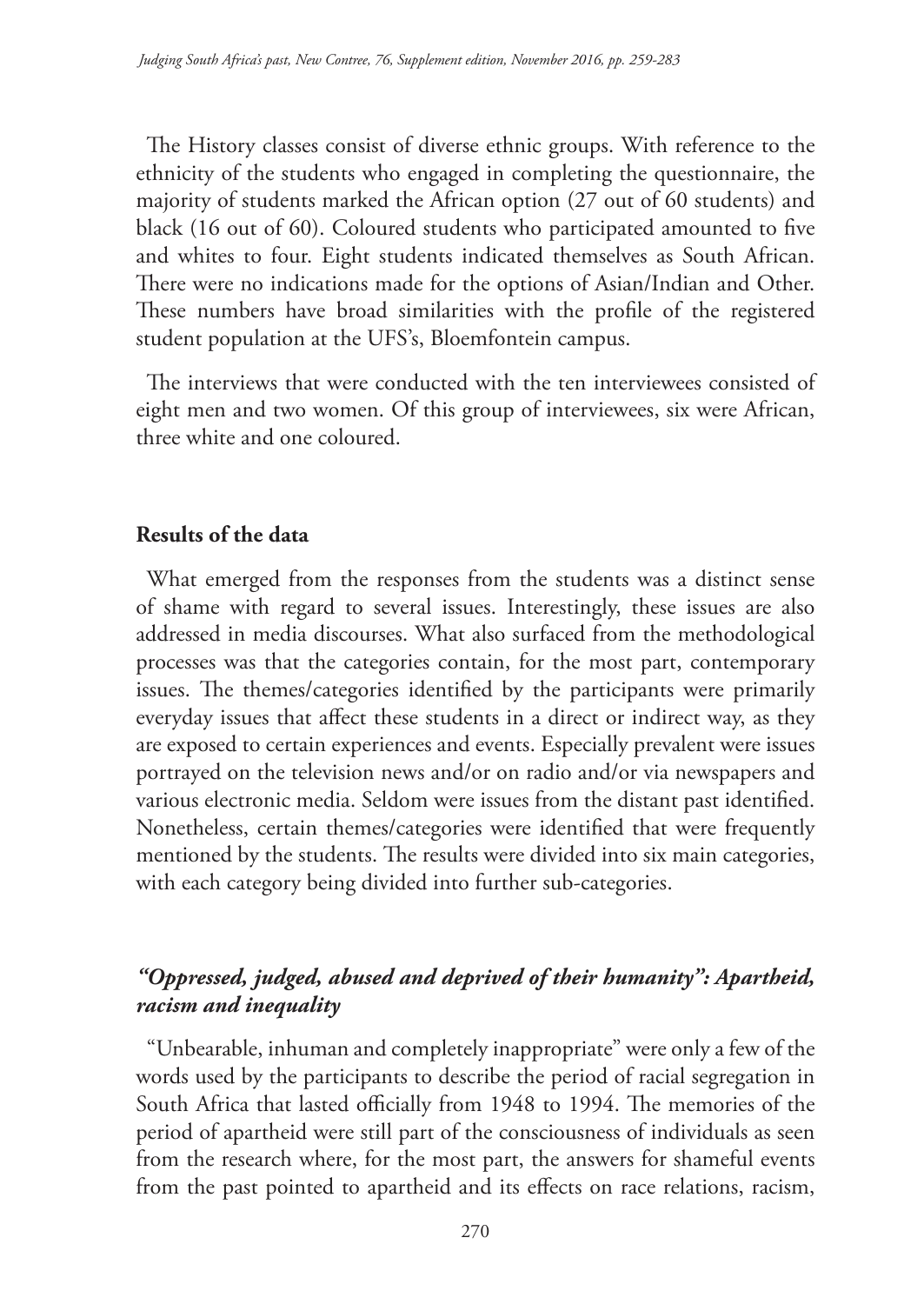discrimination and inequality among different races. Feelings of shame and remorse were the general response among the students towards the apartheid system because of the segregation imposed by the government in power at the time, as well as the use of violence on such a large scale in order to uphold the system. Among the participants all population groups indicated it as a shameful event from the past.<sup>25</sup>

It became obvious from the answers that an in-depth awareness of specific historical events connected to the apartheid era was part of the students' historical knowledge base. The Sharpeville massacre (1960), the 1976 Soweto Uprising, and the killings at Boipatong (1992) were cited several times by the participants as examples of what occurred during the apartheid period. The killing of specific individuals, such as Steve Biko and Chris Hani were also highlighted by the participants.

Apart from focusing on historical events that occurred during the apartheid period, the students also stressed that the influence and legacy of apartheid are far-reaching with regard to inequality between races. Thus, according to the students, the dream of equality amongst all citizens in South Africa is still, to this day, not accomplished.<sup>26</sup>

These statements indicated that judgement based on a person's skin colour continues to form part of the South African society with students still experiencing it in their everyday lives.<sup>27</sup> Thus, dealing with the past and forgetting the legacy thereof is much more complex and not always that easy. A participant so clearly depicted the situation: "The apartheid regime as a whole – it affected South Africans mentally, which becomes difficult to forget or deal with the past."

Some students claimed that certain individuals still hold grudges against other people concerning what happened during apartheid and/or bear grudges toward certain individuals because they see a lack of change in them. All of

<sup>25</sup> It seems as if apartheid led to some form of collective shame within the country amongst most South Africans. By a series of scientific testing, James L Gibson came to the conclusion that, at least to some degree, a common understanding of the country's past has emerged through the activities of the Truth and Reconciliation Commission of South Africa (TRC). Furthermore, the empirical evidence indicated that most South Africans of every race believe that apartheid was a crime against humanity. See JL Gibson, *Overcoming apartheid. Can truth reconcile a divided nation?* (Cape Town, HSRC Press, 2004), pp. 70, 115.

<sup>26</sup> These lines of arguments were also stressed during the interviews that were conducted.

<sup>27</sup> According to Respondents 1, 2, 4, 5, 6 & 10 they were still experiencing forms of racism, either directly or indirectly. These forms of racism were experienced by all population groups. M Oelofse and E Vries (Private Collection), interviews, Respondent 1, 2, 4, 5, 6 & 10, October 2013.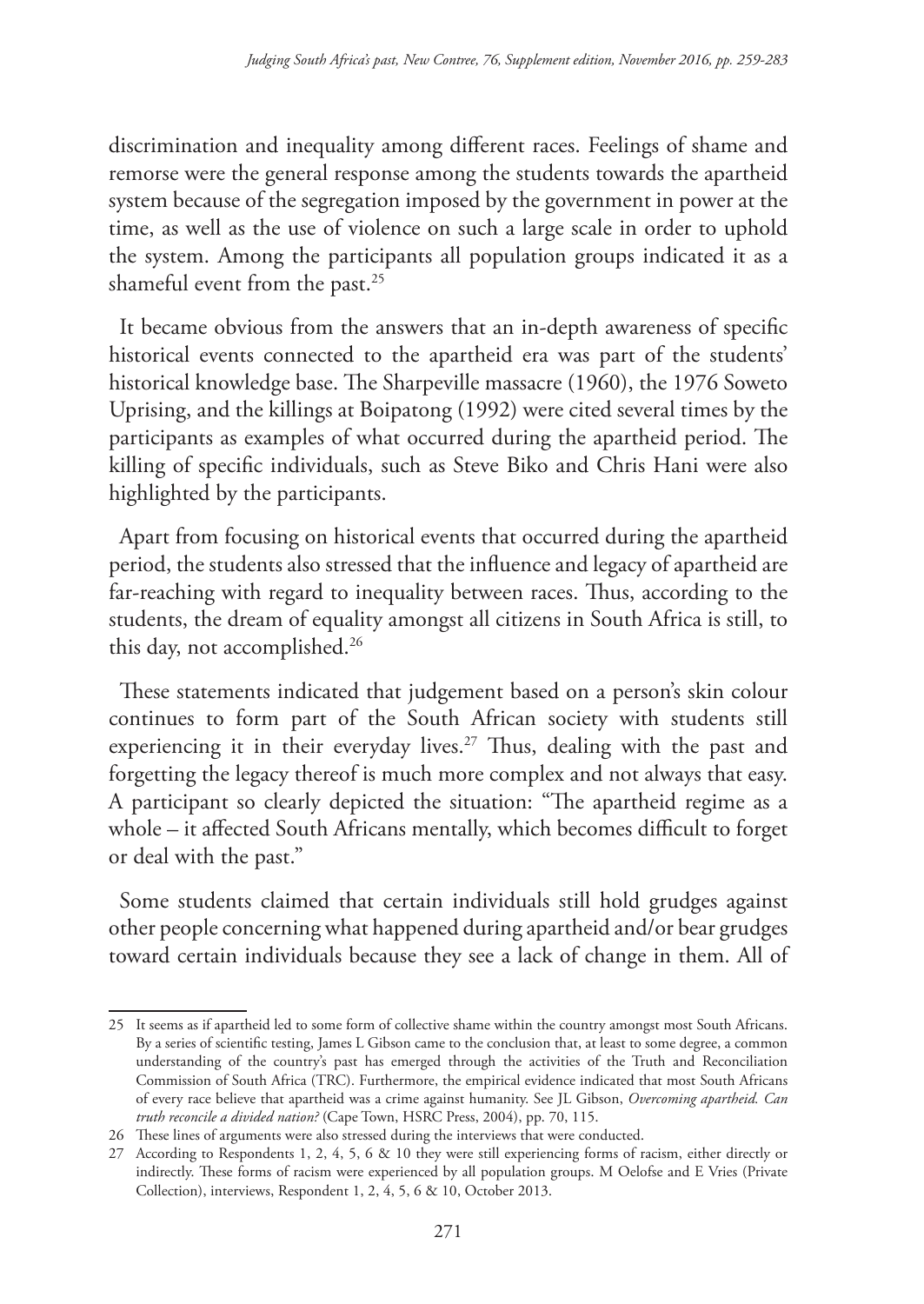these attitudes hinder the much needed connections between different racial groups which do not help the process of reconciliation and equality across the country.28 The following statements underlined this: "Although there has been a great transformation after the apartheid era, it has not been easy for some people to connect with others in terms of race which then makes a delay in terms of total transformation of South Africa". Against this background, the participants anticipated that the legacy of apartheid would still affect the future of the country and its race relations: "The key element of segregation in our country still exists and that is a shameful situation to us because even our children will acquire this tendency and we will never move on".

There were a few participants and interviewees who indicated that South Africans have "to forget about the past, get over it, put it behind them, move forward and work together to make sure it does not ever happen again". A participant indicated that "when something is wrong we blame it on apartheid which is a lame excuse. We should empower ourselves and find a way forward".29

## *"We do not have money to study to be able to live a good life": Poverty, unemployment and the education system*

The participants indicated that one of the results of apartheid's legacy is poverty amongst specific population groups. This was furthermore linked to the unemployment rate, as well as the quality of education. These aspects are connected and interwoven, having a bearing on one another.<sup>30</sup> The lack of job creation and the availability of jobs further increase poverty levels in the country and the gap between rich and poor is rising exponentially. With a lack of funds, people are also not able to educate themselves and improve their living conditions. "We all need education to help us gain knowledge. Without education we won't be able to get work and poverty increases." Owing to the

<sup>28</sup> M Oelofse and E Vries (Private Collection), interviews, Respondent 1, 2, 3, 5, 6, 7, 8, 9 & 10, October 2013.

<sup>29</sup> M Oelofse and E Vries (Private Collection), interviews, Respondent 1, 3 & 4, October 2013.

<sup>30</sup> These linked issues of poverty, unemployment and the quality of, as well as access to the education system are not exclusive to South Africa as many other countries in the world are also faced with these matters. However, with regard to South Africa, statistics in June 2013 showed that unemployment amongst young graduates increased to 52.9%, while only 5 000 out of 25 000 schools in the country were functional. This situation led to *Newsweek* rating South Africa's school system as the fourth weakest out of 100 countries. See Department of Labour, *Job opportunities and unemployment in the South African labour market 2012-2013* (Pretoria, Department of Labour, 2013); L Peyper, "SA onderwys vierde swakste wys peiling", *Volksblad*, 26 August 2010, p. 6; A Rademeyer, "SA onderwys 'niks om op trots te wees'", *Volksblad*, 3 September 2013, p. 7.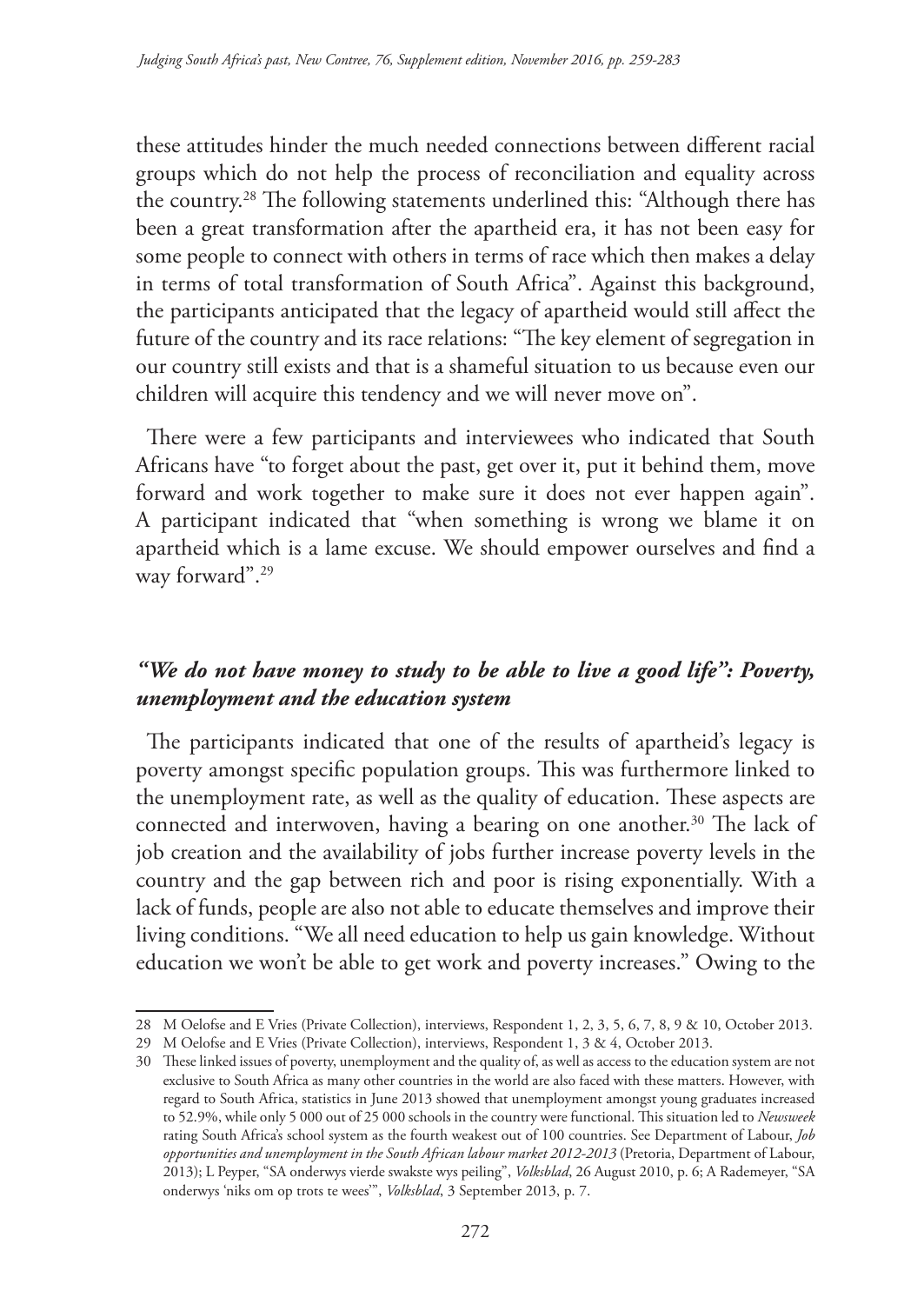poverty rate in the country "we have few graduates" as people cannot access institutions of higher education because they "do not have money to study and pay the fees to be able to live a good life". However, for the few who were able to further their studies and who were working towards obtaining a qualification to improve their circumstances, the increase in unemployment levels have dampened the mood amongst students. This was a shameful and disturbing state of affairs for the students where "graduates don't find jobs and stay at home with their qualifications".<sup>31</sup>

For the students the "unbearable and disgraceful levels of poverty, inequality and unemployment" were connected to the downward spiral of the quality of South Africa's educational system. Support for this point of view was overwhelming from the interviewees. They viewed the educational system in South Africa as "shameful" and were "shocked" at how bad it was functioning as it was "not on the level where it is supposed to be" and should be "blamed for the high unemployment levels".32 Coupled with the lack of "producing good learners or enough qualified people" was the shortage of qualified teachers in key subject fields at school. For a participant and an interviewee this resulted in low standards with "poor matric pass rates which I am ashamed of and is nothing to rejoice about".33

The poor educational system has a ripple effect, influencing other sectors of the community and affecting the economic stance of the country as a whole. "The more our education is poor, the more we lose our country and the wealth of our country." Consequently, this will endanger the future of the country: "If the leaders are not investing in the young, they are killing the future of our country".34

# *"The world can see that South Africans are not in unity and that the country is unsafe": Lack of safety and security*

The third main category focused on the lack of safety and security, with the sub-categories being: the role of the South African Police; xenophobia; crime, which includes murder, rape, sexual offences, and robbery; as well as violent strikes and riots. All of the above-mentioned aspects have been given

<sup>31</sup> M Oelofse and E Vries (Private Collection), interviews, Respondent 1, 5 & 7, October 2013.

<sup>32</sup> M Oelofse and E Vries (Private Collection), interviews, Respondent 1, 2, 3, 4, 5, 6, 7, 8 & 9, October 2013.

<sup>33</sup> M Oelofse and E Vries (Private Collection), interviews, Respondent 6, October 2013.

<sup>34</sup> M Oelofse and E Vries (Private Collection), interviews, Respondent 1 & 7, October 2013.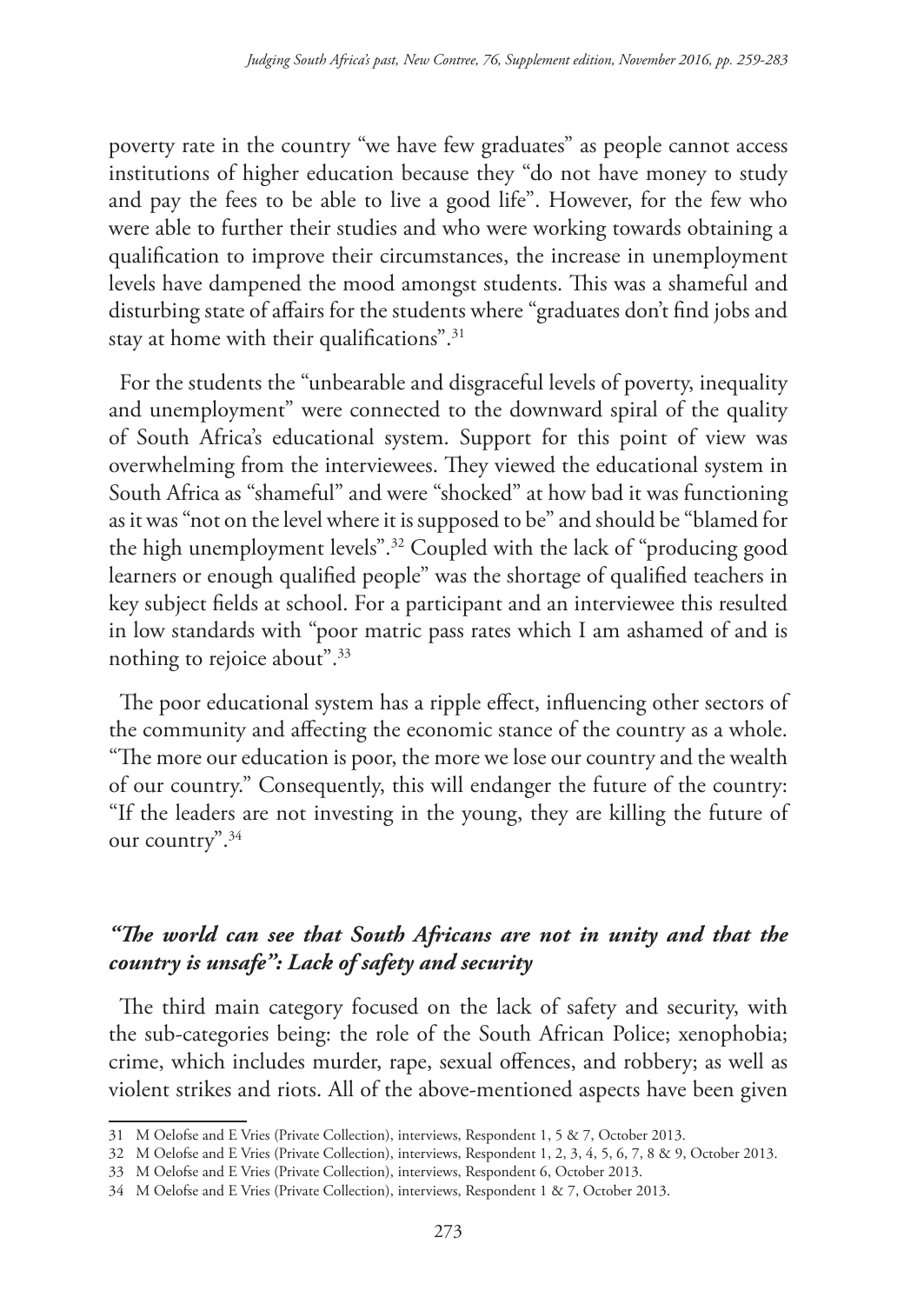media and public attention during the course of the past few years. Numerous participants indicated these sub-categories were making them ashamed to be a South African, giving them a sense of dishonour, disgrace, and remorse.

The code of conduct of the South African Police force reads as follows: 'I commit myself to creating a safe and secure environment for all people in South Africa'.<sup>35</sup> As this vow clearly illustrates, the police system is established to protect the public and ensure a safe and secure environment for all citizens. Unfortunately, in South Africa there is a clear indication that members of the public find this statement by the Police Service lacking in veracity and it seems that the public has lost faith in the police. According to a survey done by 'Futurefact' on the opinion of the public towards the Police Service in South Africa during 2012, 35% of the South African participants admitted to being fearful of the police within their respective communities. This percentage increases up to 40% among groups on a lower socio-economic level.<sup>36</sup> In 2013 statistics revealed that 1 323 police officers were accused of misconduct which includes criminal activities in South Africa.<sup>37</sup> A contributing reason for this adverse situation and for the occurrence of crime in the police force may also be the result of criminals being employed into the very system designed to protect the community and prohibit crime development. Apparently, more than 300 police officers in the service of the South African Police force have a history and record of crime.<sup>38</sup>

In line with these results, the students reflected their distrust in the Police Service in their feedback. They indicated that they were unable to trust and to feel safe around police officers and they were not always sure if the police will be able to help. The system was, furthermore, inefficient and fails to ensure the safety of citizens as the police were either "slow to react in danger or they were overreacting by killing people unnecessarily". The interviewees were unanimous on this issue and elaborated on these statements by adding the following strong descriptions about the police and the services they render: "The police provide very poor and ineffective service; they are not doing

<sup>35</sup> South African Police Service, "Code of Conduct" (available at http://www.saps.gov.za/saps\_profile/code\_of\_ conduct/code\_of\_conduct.htm, as assessed on 1 September 2013).

<sup>36</sup> Futurefact, "I am scared of the Police" (available at http://www.futurefact.co.za/futurefact-finds/235-i-amscared-of-the-police, as accessed on 21 August 2013).

<sup>37</sup> Africa Check, "South Africa's criminal cops: Is the rot far worse than we have been told?" (available at https:// africacheck.org/reports/south-africas-criminal-cops-is-the-rot-far-worse-than-we-have-been-told/, as accessed on 15 August 2013).

<sup>38</sup> P Essop, "Feite oor polisie skok", *Volksblad,* 15 August 2013, p. 1.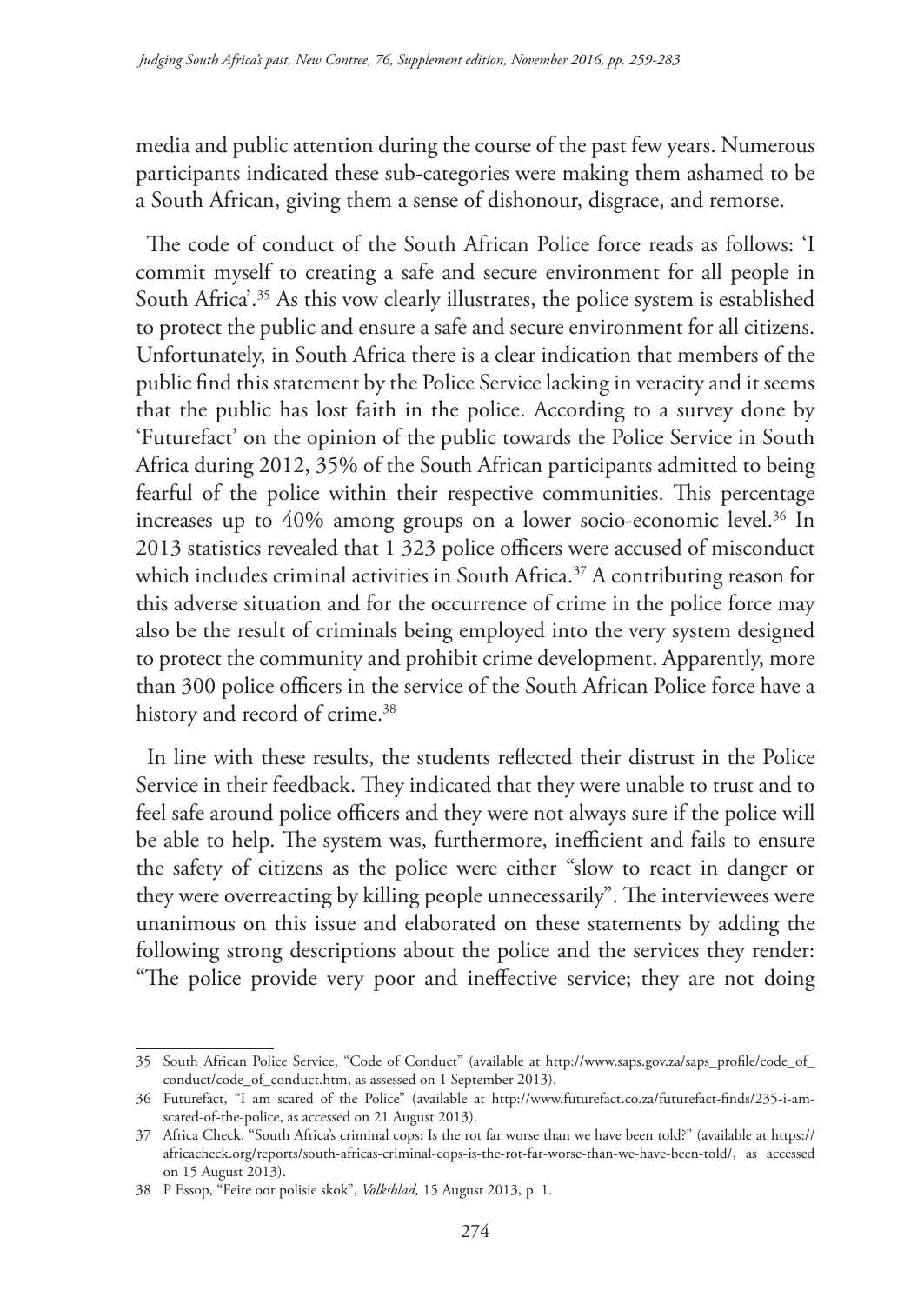what they are supposed to do; they take advantage of the law which they are supposed to protect and create no trust within the community".<sup>39</sup>

Another issue that students highlighted as a matter of concern in South Africa and shameful to them was the occurrence of xenophobic attacks. Since 2008 when the first attacks were reported in the country that led to 62 people dying at the hands of South Africans, over the years more cases have erupted in various communities around the country where foreigners have established businesses, financially supporting themselves, as well as their families back home.<sup>40</sup> The students felt ashamed to be associated with a country wherein a peaceful lifestyle was difficult and association with people from other African countries, as well as other parts of the world was under siege. Participants described the behaviour of South Africans involved in xenophobic attacks as "selfish, intolerant, ignorant, barbaric, morally wrong and not right to do this".41

Crime in its general context and outside the police system was undoubtedly indicated as a serious concern among the students and made them shameful to be associated with South Africa. The crime statistics that were revealed by the Minister of Police during September 2013 for the period 1 April 2012 to 31 March 2013 were described as the worst in ten years.<sup>42</sup> With reference to crime, it was noticeable that the students conveyed information gained from the media where they were "daily reading" and every day "seeing and hearing stories on television", as well as from their own individual experiences where "my sister got robbed at knife point on Sunday night coming from church". Without giving definite statistics, the students used words such as the "highest in the world"; "highest rate"; "criminals are all over the place"; and "becoming increasingly problematic", to describe their views on the situation of and the increase in crime in South Africa. The crime rate in the country was, for the participants and interviewees, a "disgrace" as they "feel unsafe and have to hide". The unsafe situation in the country was portrayed as "very poor" where "criminals have more rights than the citizens" causing people to be "concerned about their life".43

<sup>39</sup> M Oelofse and E Vries (Private Collection), interviews, Respondent 1, 2, 3, 4, 5, 6, 7, 8, 9 & 10, October 2013.

<sup>40</sup> K Patel, "Analysis: The ugly truth behind SA's xenophobic violence" (available at http://www.dailymaverick.co.za /article/2013-05-28-analysis-the-ugly-truth-behind-sas-xenophobic-violence/#.WDGoW\_l97IU, as accessed on 11 August 2013).

<sup>41</sup> M Oelofse and E Vries (Private Collection), interviews, Respondent 3, 7, 9 & 10, October 2013.

<sup>42</sup> A Damons, "Gevreesde misdaad neem toe", *Volksblad*, 20 September 2013, pp. 10-11.

<sup>43</sup> M Oelofse and E Vries (Private Collection), interviews, Respondent 1, 2, 3 & 7, October 2013.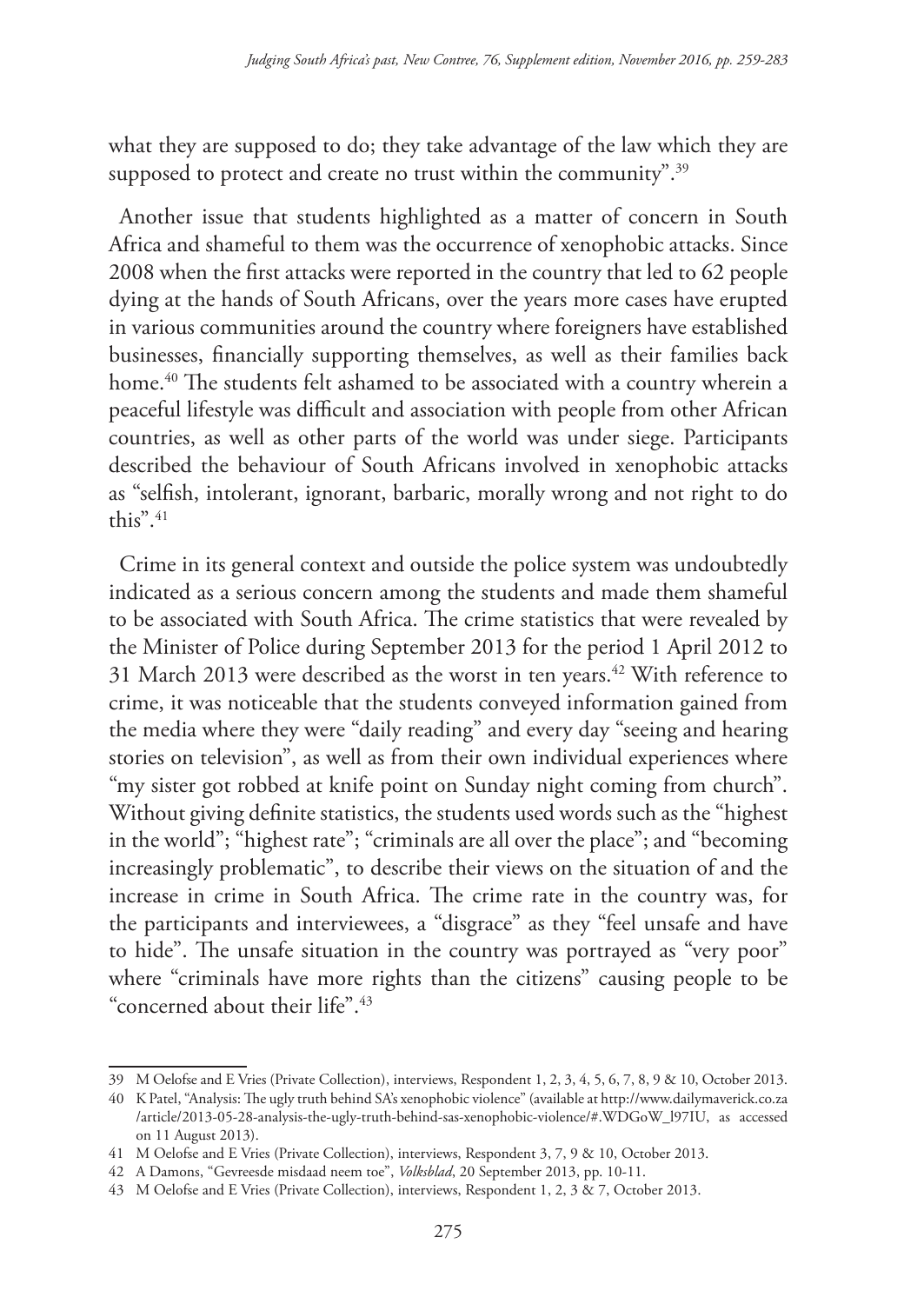Accordingly, this appalling situation in South Africa rendered the participants and interviewees shameful about their country's negative image as it "makes us, as a country, look as if we are uneducated people". This "enormously negative image" harms the country and gives it a "bad reputation", with South Africa being viewed as a "violent country". In the process "we are losing inventors in the economy and this situation is taking our country down the drain". The results of crime in the country cause widespread embarrassment and bring the country's image into disrepute as it "attracts the wrong people to South Africa".44 One of the participants considered it to be to the detriment of the country as murdering people leads to "losing citizens where the whole country could rather benefit from their lives and their contributions if their lives were spared". This unfortunate situation has a domino effect, causing many South Africans to "move to other countries".45

The understanding among the participants and interviewees was that it is morally wrong that this country has such a high rate of sexual abuse, violence and rape against women and children, while many South African citizens call themselves educated and developed. The following words were used to express their shame against these acts: "gruesome, disrespectful, embarrassing, and dishonouring women". One student captured her shame as follows: "We have the highest rate of rape meaning we have the highest rate of men who abuse women." It is furthermore a "disgrace because the men who do this don't even serve out their lives in jail".<sup>46</sup>

Lastly, the participants and interviewees highlighted the wave of unruly strikes, riots and protests that encumber a peaceful South Africa and caused students to experience feelings of shame.<sup>47</sup> For the interviewees it was "unacceptable that the Government does not take better charge" of these protests and riots. They further stated their view on this by indicating that the strikers are "misusing the situation, as they do not strike anymore for the right purposes; how can you burn something down that you actually need?" The negative image that these strikes and protests project about South Africa

<sup>44</sup> M Oelofse and E Vries (Private Collection), interviews, Respondent 2, 3, 4, 5, 7 & 8, October 2013.

<sup>45</sup> M Oelofse and E Vries (Private Collection), interview, Respondent 4, October 2013.

<sup>46</sup> M Oelofse and E Vries (Private Collection), interviews, Respondent 1, 4 & 8, October 2013.

<sup>47</sup> Take note that this research was conducted before the wave of student protests would hit South Africa and specifically South African institutions of higher education from 2015 onwards. It may be noteworthy if the students would still highlight the waves of riots and protests as inciting shame if this research would be conducted at present.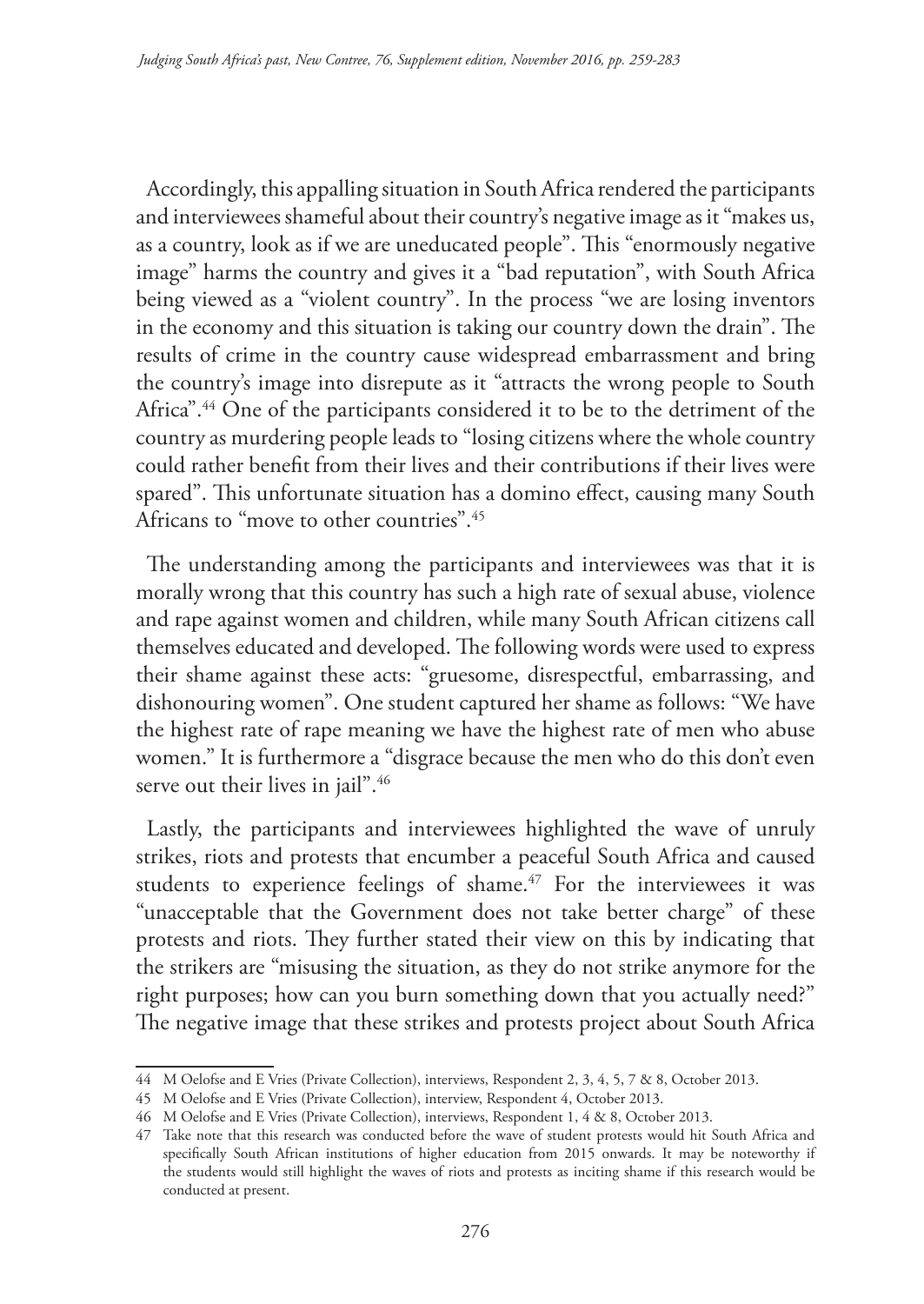was stressed by the fact that "the world can see that South Africans are not united, cannot live together and that the country is unsafe". This view was also reflected by another student: "We South Africans tend to think that for our voices to be heard we have to be violent. This creates a negative perspective from other countries that the people in our country are not civilised and not good at solving problems".48

# *"South Africans are led by leaders who are corrupt, selfish, greedy and enrich themselves": South Africa's government, leaders and officials*

Numerous participants reflected on the Government which included leadership in the country and specifically, President Jacob Zuma; government officials; as well as government systems, as shameful and a disgrace and connected the Government with corruption and nepotism.

It seems that the participants have formed negative images of Jacob Zuma as the current president of the country, describing him as "pathetic, uneducated, an embarrassment, shameful, not somebody to be proud of, and not honourable". Support for this point of view regarding the current president was overwhelming from the interviewees. Expressions against the shameful persona of Jacob Zuma, such as the following were uttered: "He is not the right person to be a president, as he is in the limelight for all the wrong reasons; he does not create an effective image but rather creates a shameful image of South Africa and puts us in the hot spot; he wasted money and is not delivering what he is supposed to".<sup>49</sup>

Two incidents were especially highlighted by the students that brought shame to them pertaining to Jacob Zuma. Firstly, the rape charges against Zuma were seen by the participants as a serious indictment. The second incident was the upgrading of his expensive, personal Nkandla homestead.<sup>50</sup> It was inappropriate as the students felt that the president was using tax payers' money to build his own home and it was even more reprehensible, taking into account that the areas surrounding the homestead are poverty stricken.<sup>51</sup>

<sup>48</sup> M Oelofse and E Vries (Private Collection), interviews, Respondent 3, 5 & 6, October 2013.

<sup>49</sup> M Oelofse and E Vries (Private Collection), interviews, Respondent 1, 3, 5, 6, 7, 8 & 9, October 2013.

<sup>50</sup> The Nkandla debate refers to the R248 million renovations and upgrade that Jacob Zuma planned on his homestead. See A Basson, "R6m to R248m in two years", *City Press*, 25 November 2012, p. 4.

<sup>51</sup> M Oelofse and E Vries (Private Collection), interviews, Respondent 5 & 8, October 2013.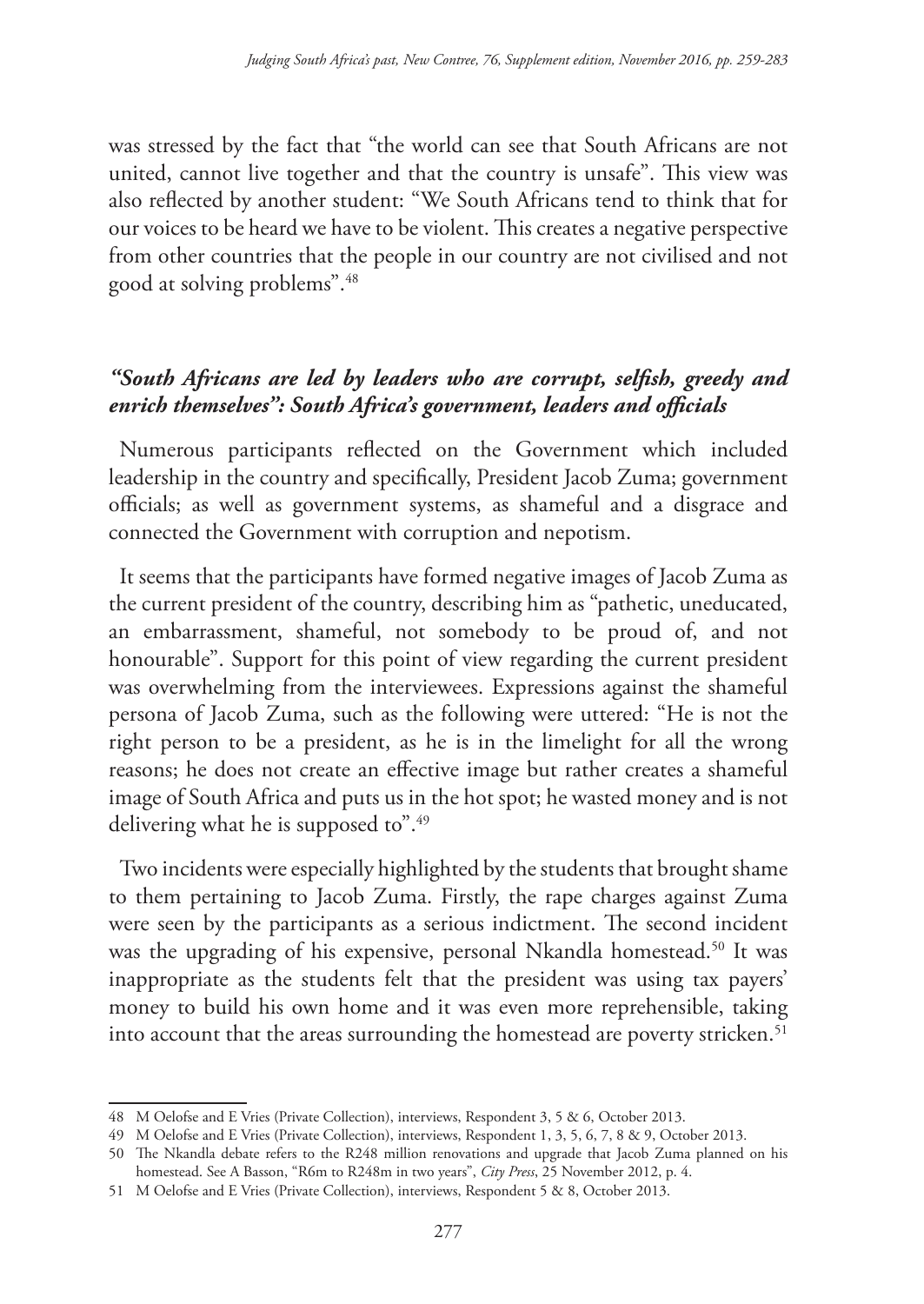The students indicated that the shameful behaviour of the president also resulted in a bigger problem which was the lack of effective leadership in the country.52 "It is shameful because our country is run by leaders who lack leadership and this causes problems in our country" and "the leadership is failing society". The conclusion reached by the participants concerning this issue was that South Africans are led by people who are "corrupt and selfish; the masses are living in poor conditions, but our leaders are enriching themselves".53

This shameful image of the president and his government was further exacerbated by their extravagant lifestyles and the way they were overspending to the detriment of the country and its citizens. These statements were strongly reinforced during the interviews. All the interviewees revealed that they were ashamed of the politicians as their "priorities are not in line; they take power into their own hands; are corrupt when it comes to tenders; waste the taxpayers' money driving their expensive cars; and are all in it for their own interests and for the position and power - not as leaders to the people".<sup>54</sup>

According to the participants and interviewees the Government and ruling party portray an image of corruption and poor service delivery which casts a huge cloud of doubt on the priorities of the Government. "Corruption is a cancer that is breaking our country apart and this results in poor service delivery to the folks of our country, which is a dishonour to me." Students suspected that the fraud, corruption and abuse of funds by officials will continue as long as the people guilty of this are allowed to be leaders. Moreover, they are also making use of contributory forms of nepotism: "People who are unskilled, unqualified but by virtue of the fact that they are relatives of those in power are the ones obtaining jobs and leaving those that are qualified without jobs". 55

<sup>52</sup> These arguments of the students were in line with research by leading political analysts in the country. Accordingly there was a huge gap between the standard of behaviour that South Africans expect from their leaders and the behaviour they deliver. A 2013 survey showed that only 11% of South Africans think politicians were effective leaders. This indicated that there seems to be a crisis in leadership. One problem is that leaders emerge from the communities in which they are raised, so they reflect the values – or lack thereof – in their particular milieu. L Stones, "How to get the leadership that we desire", *Business Day*, 20 May 2013, p. 7; M Lamprecht, "Groot fout met SA én leiers", *Volksblad*, 26 May 2013, p. 9.

<sup>53</sup> M Oelofse and E Vries (Private Collection), interviews, Respondent 2, 3, 4, 5, 6, 9 & 10, October 2013.

<sup>54</sup> M Oelofse and E Vries (Private Collection), interviews, Respondent 1, 2, 3, 4, 5, 6, 7, 8, 9 & 10, October 2013.

<sup>55</sup> M Oelofse and E Vries (Private Collection), interviews, Respondent 4, 5, 7, 8, 9 & 10, October 2013.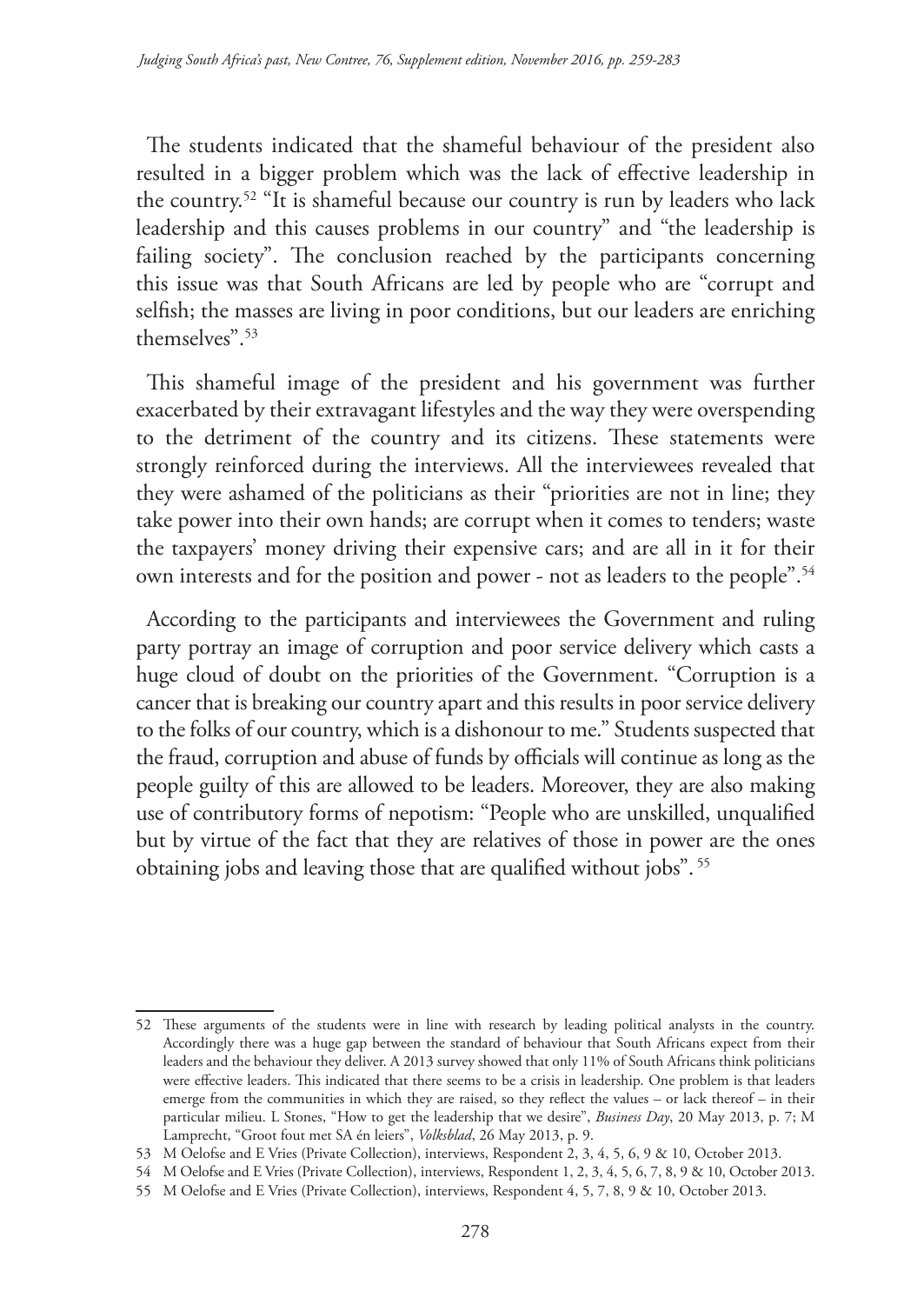# *"Just rude, disrespectful, undisciplined and a disgrace": Shameful behaviour and attitudes of South Africans*

The participants highlighted a number of additional behaviours and attitudes of their fellow South Africans which induce feelings of shame. According to an interviewee the difference between right and wrong was something that has left the consciousness of South African citizens causing them to be "undisciplined" as "people in South Africa have no sense of discipline and have strayed away from what is right".<sup>56</sup>

The behaviour of the youth of country with regard to alcohol abuse and teenage pregnancy was also portrayed as shameful. "Teenage pregnancies are common in South Africa and are a disgrace. Teenagers drop out of school because of these pregnancies and it further leads to poverty, a high rate of crime and alcohol abuse." Connected to this were the influence socio-economic standards have on alcohol abuse, teenage pregnancies and poverty. During the interviews a number of interviewees stressed the "ridiculous set-up" where the Government pays out a certain grant for pregnancies, consequently creating the wrong perception, "as this is actually a drain on State funds and the economy".57

Another attitude of South Africans that was remarked upon was the fact that they do not know and embrace their culture. Specifically, was the way in which people no longer acknowledge their Africanism as "they are adapting to modern attitudes to the extent that they are forgetting their roots, which in the long run, contributes to being clueless about their culture and heritage".

South Africa's climate, culture, and nature reserves, specifically the 'Big Five',58 have always been the focal point of tourism in the country. However, rhino poaching has increased exponentially in the last few years.<sup>59</sup> For the participants this was a shameful and sad situation as "South Africans do not honour the animals that make South Africa what it is". Rhino poaching was particularly prevalent with people "just going around killing the rhinos to make a quick buck". To some of the interviewees this "disappointing and sad situation" was damaging the economy, wild life and tourism and the country

<sup>56</sup> M Oelofse and E Vries (Private Collection), interview, Respondent 1, October 2013.

<sup>57</sup> M Oelofse and E Vries (Private Collection), interviews, Respondent 1, 2, 3 & 10, October 2013.

<sup>58</sup> The term "Big Five" refers to the five of Africa's greatest wild animals – lion, leopard, elephant, buffalo and rhino.

<sup>59</sup> M Appel, "Rhino slaughter climbs to 249", *The New Age*, 30 April 2013, p. 3.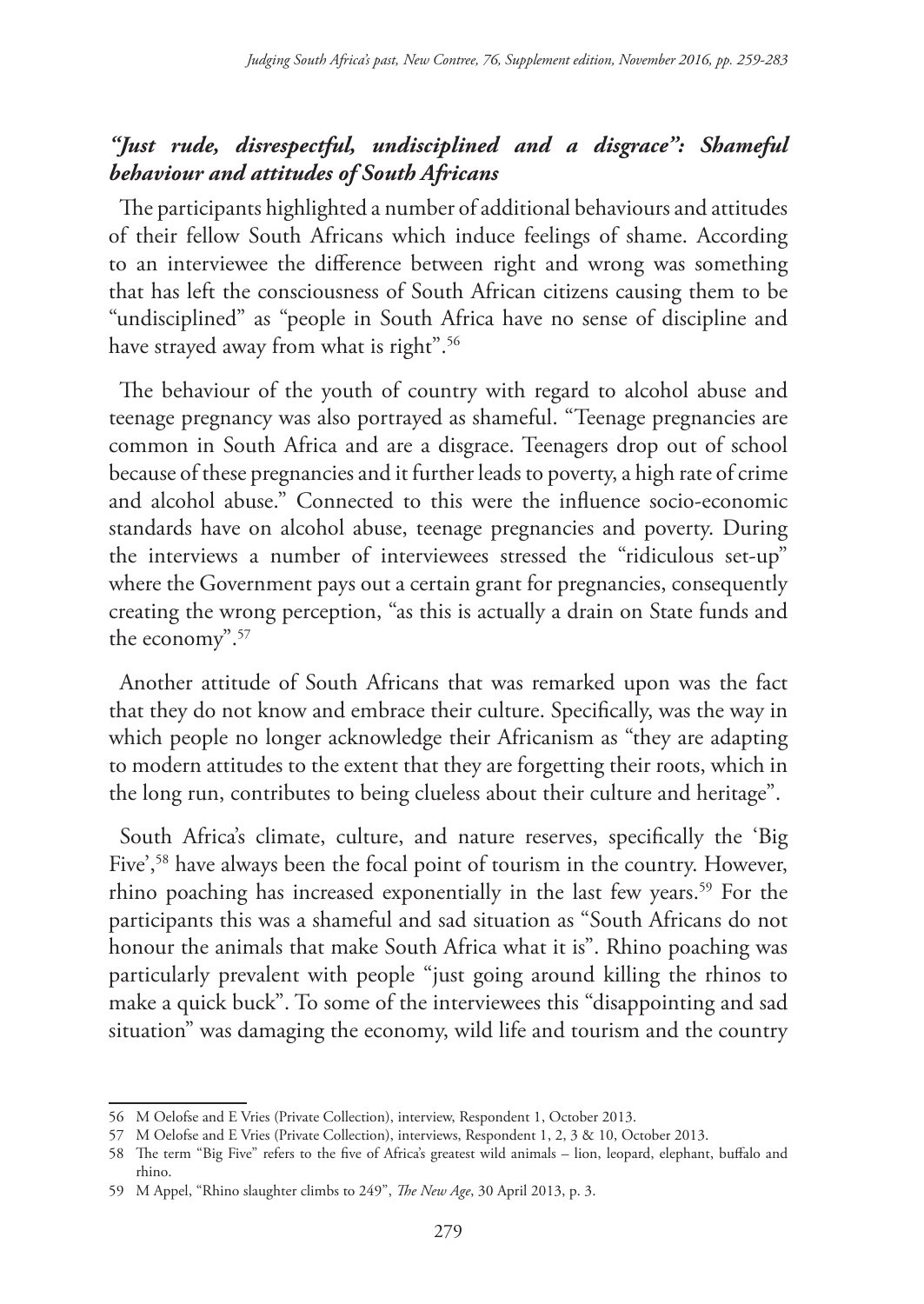"cannot afford to lose the Big Five".60 These statements and interviews illustrated the disappointment in the behaviour of people that were contributing to the eventual extinction of the diverse animal life in the country.

## *"First country to get knocked out": Shame towards South Africa's national soccer team*

Sport, particularly in South Africa, was envisaged to play a major role after 1994 in uniting the different population groups and would also act as a significant reconciliatory role. This was emphasised specifically during the 1995 Rugby World Cup that was hosted in South Africa.<sup>61</sup> The hosting of the soccer World Cup event in 2010 in South Africa again played an enormous role of bringing unity among South Africans. However, the disappointing performance and end results of the South African soccer team have evoked disappointing emotions within the broader public.

For the students this was a disenchanting outcome where South Africa was the first country to get knocked out in the first round of the group stages. Statements such as "disappointment and embarrassment", as well as "a disgrace" were uttered. The participants stated their disillusionment by mentioning that promises have been made that have not been fulfilled, since the national soccer team has not been able to win any major event since hosting the 2010 World Cup.<sup>62</sup>

#### **Concluding remarks**

It became evident from the research that shame is indeed related to failure in not reaching goals and internalised social standards, including standards of morality and competence and in not living up to a certain set of standards of excellence. In evaluating shame as a South African citizen connected to past events, the students used a social standard of morality and/or competence perceived and/or imagined by themselves to weigh up not only themselves as

<sup>60</sup> M Oelofse and E Vries (Private Collection), interviews, Respondent 1, 4, 7, 8 & 9, October 2013.

<sup>61</sup> Take for example the opening speech of former President Nelson Mandela at this World Cup series where he used the rugby match as a political platform to invoke national pride amongst South Africans. H Dickow and V Møller, "South Africa's 'rainbow people', national pride and optimism: a trend study", *Social Indicators Research*, 59, 2002, pp. 198-199; South Africa.info, "Rugby in South Africa" (available at http://www.southafrica.info/ about/sport/rugby.htm#.Ul5h7x03uE4, as accessed on 16 October 2013).

<sup>62</sup> M Oelofse and E Vries (Private Collection), interviews, Respondent 1 & 10, October 2013.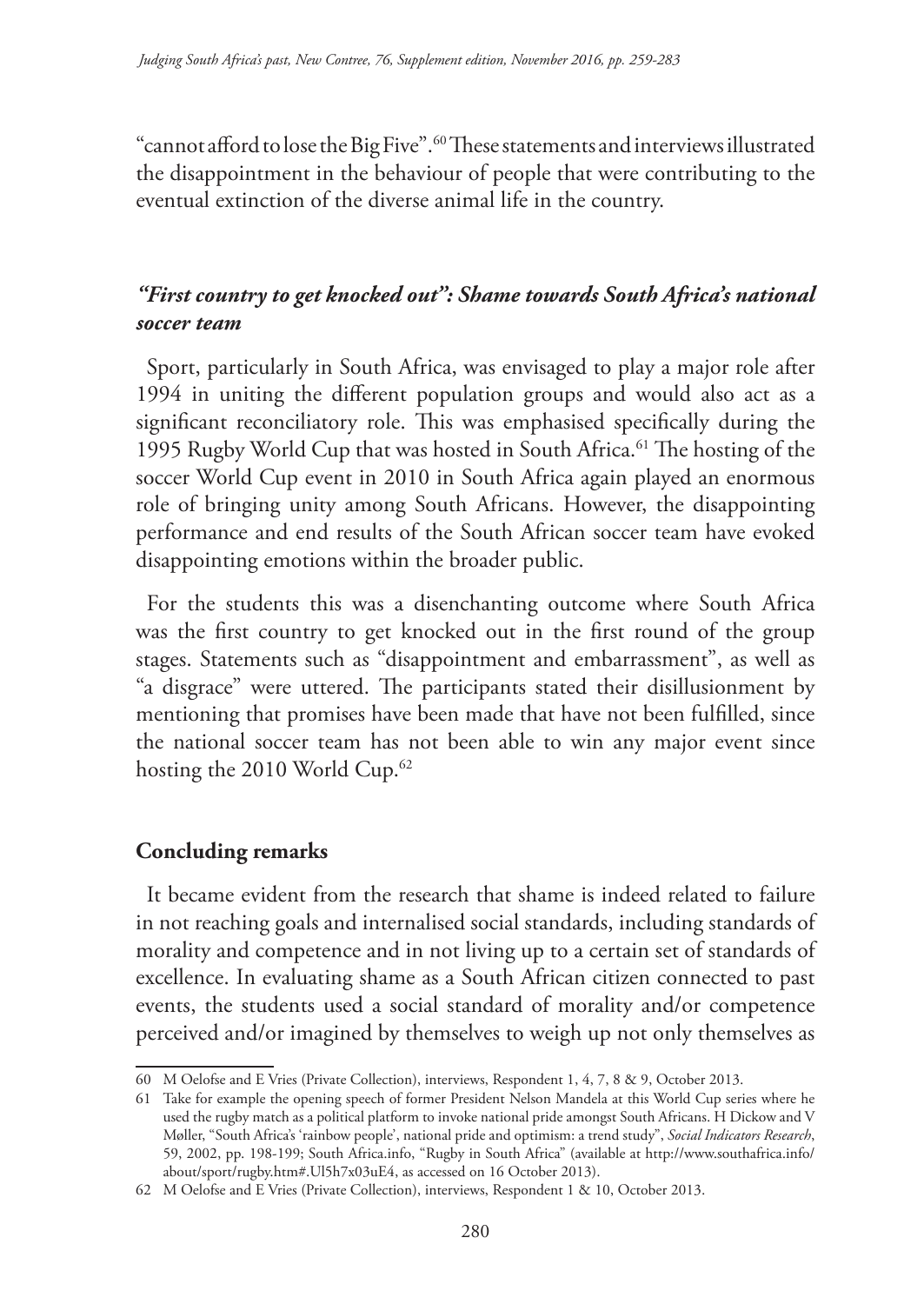citizens, but even more so for South Africa as a country and how they and the other(s) perceive the country regarding its history that may cause shame. In the process, shame as a self-conscious emotion forms a mirror that reflects the contrast between set standards and what is, in reality, experienced. Negativity, even if only slightly experienced, is a debilitating emotion when judging the past and the present situation in the country.

The sample of university students at the UFS Bloemfontein campus does reveal that as South Africans they share some collective memories and collective shame in their national identity when judging the past. Collective shame is shared among all ethnic groups regarding the far-reaching legacy of apartheid, the poor educational system, the inefficient Police Service and the lack of leadership in governance, accompanied by the shameful behaviour of the current president of the country.

The fact that the past of the country is, to a great extent, connected with present-day South Africa makes this research extremely valuable as there is barely an aspect of life that is not still influenced by past occurrences. From the results of the research it became evident that the events that increase shame within the students are a very real issue in the South African context today as experienced by themselves and/or portrayed in different media forms and publications. Thus, shame here is visibly based, which corroborates the fact that shame is more strongly connected with vision. From a contemporary perspective, the negative legacy of apartheid with its influence on inequalities, the current leadership in the country, to a deep concern about safety and security; the participants expressed their shame as experienced visibly in the country. In all of this, one cannot then ignore the influence and importance the different media forms and publications have on shaping the self-conscious emotion of shame within the students.

Another important aspect of the research is that the students, who were predominantly born in post-apartheid South Africa, throughout highlighted mainly contemporary historical events that have occurred in South Africa, thus emphasising both personal and collective shame. Their historical consciousness and memory is limited to current past events and they are not really portraying an in-depth knowledge of distant past historical events. Apart from a superficial knowledge of the history of apartheid; of specific historical events that happened during the apartheid period; and of two historical roleplayers in the liberation struggle; their discussions were dominantly focused on the present affairs in the country that were judged as inducing shame.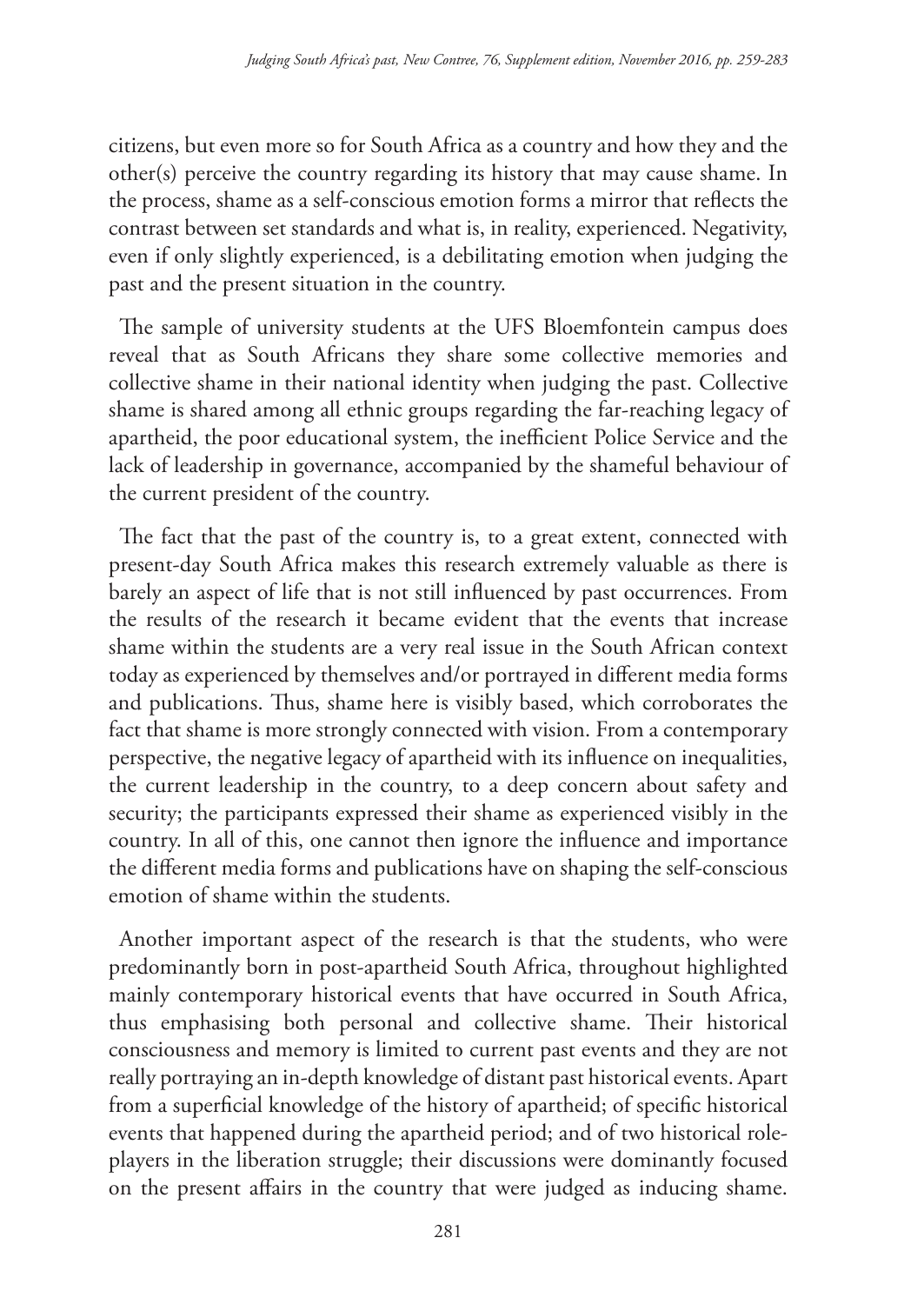It is also questionable how exact and in how much detail their in-depth knowledge is about the history of apartheid. Consequently, the historical consciousness and memory of these students embodied more recent events that have occurred and had relevance to and a bearing on the country. Thus, the historical consciousness and memory of the students were more closely focused on the present than on the distant past as they are still historicising the present and do not necessarily think in terms of historical consciousness, i.e. how the past informs the present. This is a serious matter to be taken note of by History lecturers at tertiary institutions.

Even though these students did have a historical background as obtained during their school years up to Grade 12, their historical consciousness seems limited and in a certain sense absent. It is also important to bear in mind that many of the learners who studied history at school after 1994 were exposed to perspectives of a non-white viewpoint of the past which may have an influence on their inclination of remorse/shamefulness in certain situations. These matters will definitely have an influence on how they perceive historical events taught to them, as well as how they will engage in the future in discussions of a historical nature. Moreover, some of these students will be future teachers of History and their shame, or absence thereof, may have an impact on the way in which they teach the subject.

The domination of these contemporary issues that were highlighted reflects a partial historical consciousness from the students. However, it may also portray the importance of these contemporary issues on the country. The contemporary issues emphasised by the participants illustrate the challenges the country faces, and the negative effect they may have on the overall attitude and behaviour of its citizens. The issues stressed showed a profound insight into the state of affairs in the country at present. The historical consciousness of the students is limited to a few historical events which clearly highlight the lack of knowledge students possess about the history of the country. Nevertheless, it also portrays the urgency of the contemporary challenges in the country that manifest shameful emotions in the students as citizens of the country.

It was confirmed by the results that the experience of collective shame is unmitigated when placed in the social context of an out-group audience. The person feeling shame feels exposed; he/she experiences shame as seen through the eyes of another. In this case, it was the international community's views on the country and the previously mentioned shameful events which harm